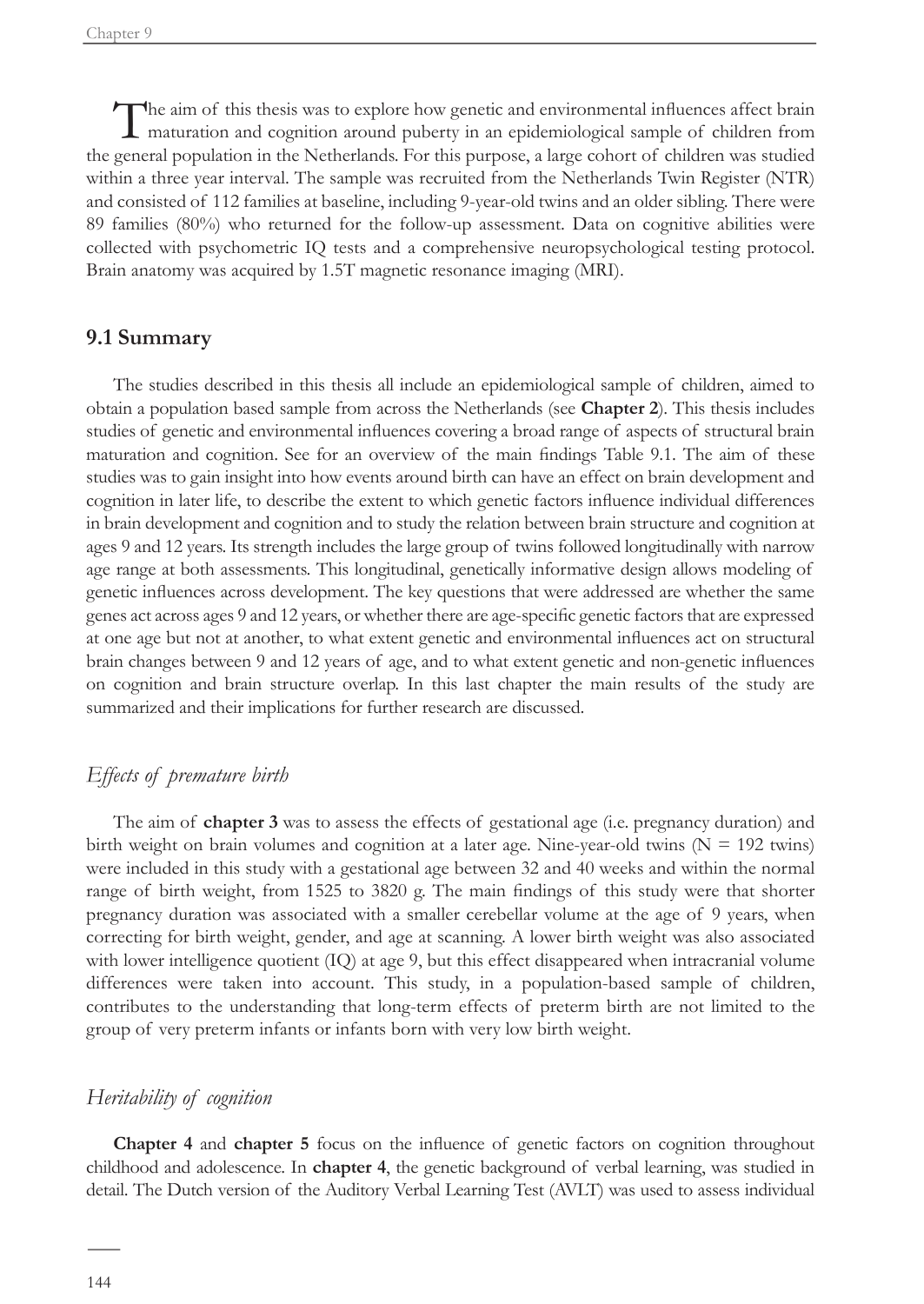differences in dynamic measures of verbal learning ability in children. In this study 9-year old twins (N=112 twin pairs) and an older sibling between 10 and 14 years old (N = 99 individuals) were included. A list of 15 unrelated, concrete nouns was presented to the children by a neutral computerized voice over 5 identical trials. The children had to recall as many words as possible directly after each trial. Nonlinear curves were then fitted for each child individually, resulting in two parameters; Learning Speed (LS), representing the proportion of verbal material not yet recalled in a previous trial that is recalled in a following trial; and Forgetting Speed (FS), representing the proportion of material that was successfully remembered previously, and that can no longer be recalled in a following trial. The main finding was that children improved with age in the capacity to add more new words to their phonological loop (reflected by an increase in LS). Differences in verbal learning abilities were moderately heritable in the 9-year olds (LS 43%; FS 20%), and in the 10-14 year olds (LS 43%; FS 30%).

For general cognitive abilities, as assessed by the Wechsler Intelligence Scale for Children (WISC), the stability is high: the longitudinal correlations between full scale intelligence scores (FSIQ), verbal (VIQ) and performance (non-verbal; PIQ) intelligence scores were .72, .72, and .56 between childhood (age 9-11 years), and early adolescence (age 12-14 years). In **chapter 5**, these longitudinal IQ data were analyzed in the twins and their siblings to answer the question to what extent heritability differed for FSIQ, VIQ, and PIQ between the two age groups. The main results were that there was an increase in heritability of all intelligence scales during the transition from childhood to early adolescence. Heritability of FSIQ increased from 34% in childhood to 65% in early adolescence. Common environmental influences on the other hand, decreased with age for FSIQ, namely from 43% in childhood down to 18% in early adolescence. For VIQ a similar pattern of genetic and environmental influences was observed. Heritability increased from 37% in childhood up to 51% in adolescence, while the contribution of common environmental factors decreased from 42% down to 26%. For PIQ, common environment influences did not reach significance for PIQ in both age groups. Heritability was 64% in childhood and 72% in early adolescence. Next, the causes of stability were explored. The stability of FSIQ and VIQ across time was explained by genetic and to a smaller extent by common environmental influences, while stability of PIQ was completely explained by genetic influences. The results of this chapter confirm the robust findings of increased heritability of general cognitive abilities during the transition from childhood to adolescence, and the differences found between verbal and performance IQ suggest that these findings verbal and nonverbal domains have different developmental trajectories.

#### *Heritability of structural brain changes*

In **chapter 6** and **chapter 7**, genetic influences on structural brain changes were explored. In **chapter 6,** the extent to which genes influence volumetric brain measures at age  $9 \text{ (N = 190 twins) and}$  $12$  (N = 125 twins), and volumetric changes between age 9 and 12 was investigated. An additional question was whether brain volume changes might reflect the strong increase in height that occurs in children at the beginning of puberty, or whether different processes, controlled by other genes are involved. The main findings were that at age 9 and 12, height and brain volumes were highly heritable. Heritability estimates at age 9 and 12 were high for height (93% / 93%), total brain (93% / 96%), total cerebral (93% / 96%), total cerebellar (95% / 95%), cerebral gray matter (88% / 92%), cerebral white matter (88% / 88%), and cerebellar gray matter (93% / 80%) volume. Heritability of lateral ventricle volume was  $(80\% / 75\%)$ , and reached  $(61\% / 59\%)$  for third ventricle volume. Somewhat lower heritability estimations were observed for the cerebellar white matter volume (64 % / 49 %). For all brain volumes high genetic correlations over time were observed, indicating that individual variation in these brain volumes at the ages of 9 and 12 years were completely explained by the same genetic factors.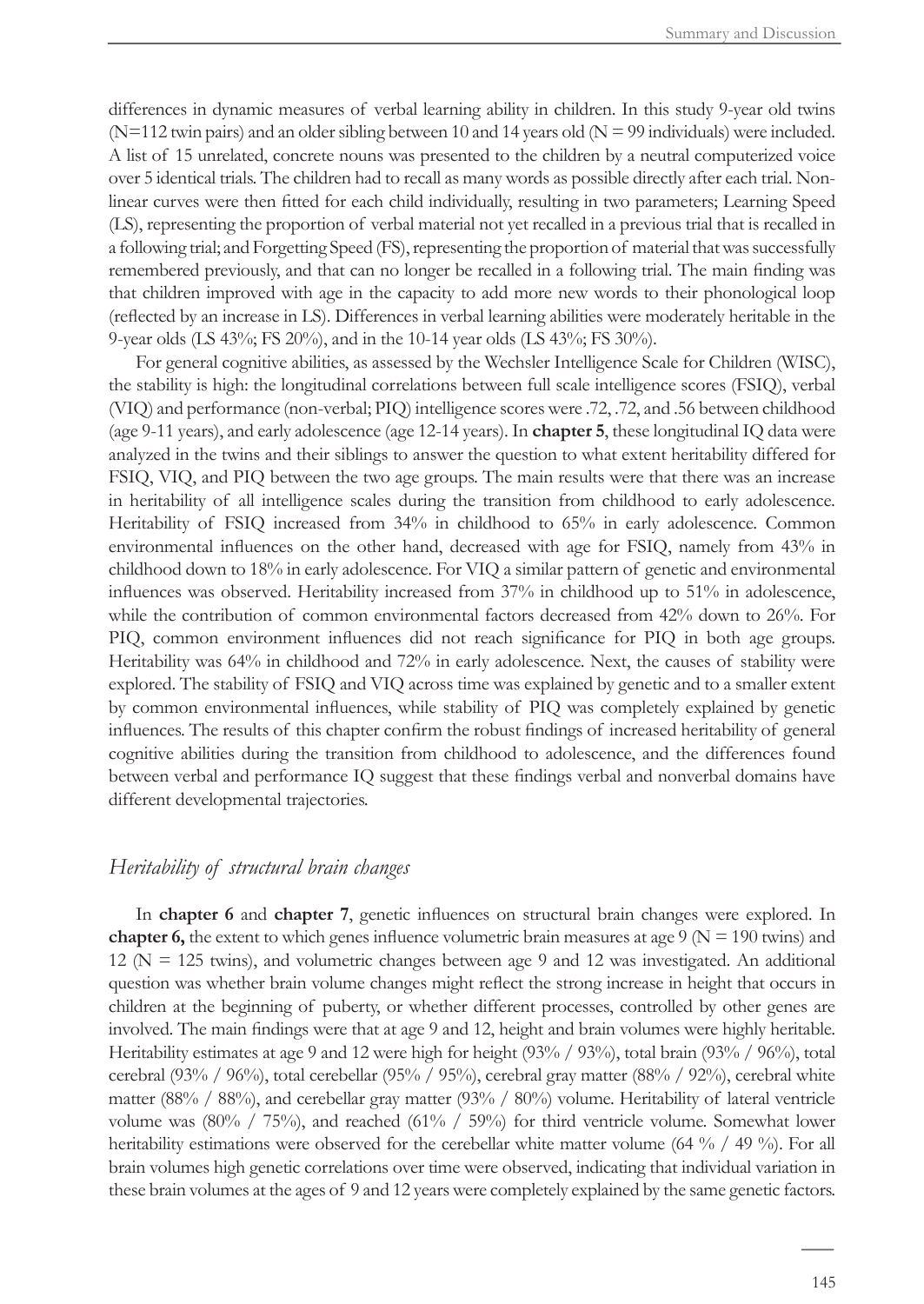Between the age of 9 and 12, there were volumetric brain changes. Total brain volume increased on average with 14.6 ml, which is an increase of 1.1% change from baseline. The most pronounced volumetric change was observed for the cerebellum (increase of 4.2%). Cerebral gray matter volume was the only volumetric measure that showed a decrease in volume between 9 and 12 years of age (decrease of 1.6%). Individual differences in volumetric brain changes were partly under genetic control (change in cerebral volume was 20% heritable and in cerebellar volume 45%). The association between changes in cerebellar and cerebral volumes ( $r_p = 0.49$ ) was driven by shared genetic influences and, to a smaller extent, by shared unique environmental influences. Thirdly, the change in height was highly heritable (73%), but was influenced by other genetic factors than the genetic factors implicated in changes in cerebral volume. What little was shared between height and cerebellar growth ( $r_p = 0.24$ ), could be attributed partly to shared genetic influences ( $r_g = 0.48$ ). We can conclude that we find developmental brain changes in this three year interval, as reported earlier over larger age spans in children and adolescents (Giedd et al., 1999), and that these changes are heritable. Furthermore, these changes in cerebral volume are not shared with the increase seen in height, while the change in cerebellar volume is partly (genetically) correlated with changes in height.

Overall, cerebral gray matter volume decreased during the three years period that the sample was followed. Locally this decrease in gray matter volume was associated with cortical thinning during adolescence. **Chapter 7** describes to what extent genetic influences affect the individual differences in cortical thickness changes across time or across regions. In the same twin sample as described in **chapter 6**, the thickness of the cortex was computed across the cerebrum at age 9 and at age 12. The main findings were that at age 9, several areas of the cortex showed significant heritability estimates ranging up to 78% in the left and up to 73% in the right hemisphere. Areas that showed significant contributions of genetic influences at age 9 were located bilaterally in frontal, midsagittal frontal, temporal and inferior parietal areas, inferior and medial insula, cingulate, the anterior paracentral lobule, lingual gyrus, precuneus, cuneus, calcarine sulcus, lateral occipital areas, and left parahippocampal gyrus. At age 12, heritability estimates were up to 88% and 91% in left and right hemispheres, respectively. Significant heritability estimates were located bilaterally in the precuneus, left inferior, and midsagittal superior frontal areas, left anterior paracentral lobule, left inferior temporal, and left lateral occipital gyri. It the right hemisphere, significant heritability estimates were found in the superior frontal, inferior parietal, inferior temporal, and cuneus.

Considerable thinning of the cortex was observed within the three year interval, most pronounced in the frontal pole and orbitofrontal, sensory-motor and visual cortices. This process was heritable (locally up to 79%), and the degree of genetic influence differs for the various areas of the brain. The same genetic factor operates in language areas (e.g., left inferior frontal (superior of) Broca's and left parietal (superior of) Wernicke's area). In these areas amplification of the same genetic factors across ages 9 and 12 was observed. Between these two regions, the genetic factors acting on cortical thinning were completely overlapping. This factor was independent from the genetic factor influencing left anterior paracentral (sensory motor) cortical thinning. Cortical thinning in the left and right frontal poles is driven by two genetic factors: one factor of decreasing influence over time, and another independent genetic factor at age 12 in left and right frontal poles. Thus, developmental thinning of the cerebral cortex in children and adolescents (Gogtay et al., 2004) is heritable in children between ages 9 and 12. Different genetic factors are responsible for variation in cortical thickness at ages 9 and 12, with independent genetic factors acting on cortical thickness across time and between various brain areas.

To summarize the studies in **chapter 6** and **7,** it is evident that the brain undergoes dramatic structural brain changes, now shown for the first time in a specific small time window at the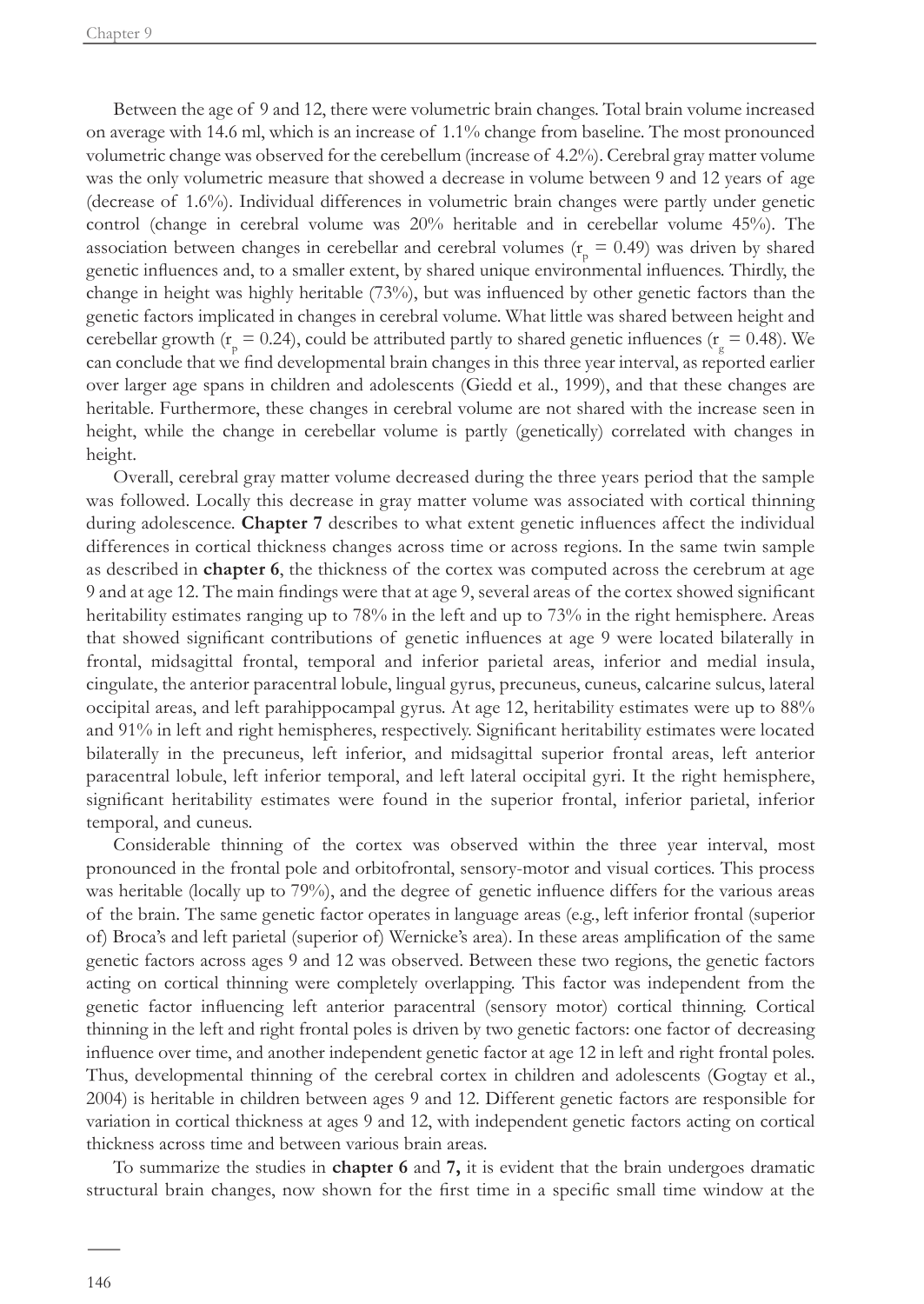onset of puberty. Overall, brain volumes increased, and only cerebral gray matter volume decreased (**chapter 6**). The gray matter volume decrease was accompanied by thinning of the cerebral cortex, which differed in magnitude across different regions of the cerebrum (**chapter 7**). The areas that contained the most pronounced thinning were in the regions of the frontal pole and orbito-frontal, sensory-motor and visual cortices, and partly overlapped with previous findings of a time-region specific pattern of cortical maturation (Gogtay et al., 2004; Sowell et al., 2002). We found that changes in brain volumes and local cortical thickness are under genetic control.

#### *Association between brain structure and cognition*

In **chapter 8**, cortical thickness was computed for 78 regions of interest (ROIs) for all 9 and 12 year old twins with available MRI data (total  $N = 315$  twins; as described previously in **chapter 6** and **7**). Full scale, verbal and nonverbal IQ (previously described in **chapter 5**) were correlated with cortical thickness (ROIs) at both ages. At age 9 the correlation between cortical thickness and IQ was small and not significant. At age 12, an association emerged between IQ and cortical thickness, revealing that a thinner cortex was correlated with a higher IQ. Phenotypic correlations reached up to -0.32. The observed correlation between IQ and cortical thickness, was mainly driven by verbal IQ and particularly so in the left frontal cortex (correlations of -0.21 up to -0.29). The associations between (verbal) IQ and cortical thickness were largely explained by shared genetic factors between IQ and cortical thickness.

Cortical thickness and gray matter volume were (genetically) unrelated at age 9 ( $r_p = 0.09$ ) and only moderately correlated at age 12 ( $r_p = 0.24$ ;  $r_g = 0.34$ ). Total cortical surface area was relatively highly correlated with cortical gray matter volume at age 9 ( $r_p = 0.72$ ;  $r_g = 0.79$ ;  $r_e = 0.36$ ) and at age 12 ( $r_p = 0.69$ ;  $r_g = 0.74$ ). Intelligence was positively correlated with cortical gray matter volume at age 9 ( $r_p = 0.38$ ;  $r_g = 0.52$ ) and at age 12 ( $r_p = 0.22$ ;  $r_g = 0.38$ ). Also cortical surface area was positively correlated with intelligence at age 9 ( $\dot{r}_p = 0.29$ ;  $\dot{r}_g = 0.34$ ) and at age 12 ( $r_p = 0.32$ ;  $r_g = 0.38$ ). Thus, both cortical gray matter volume and surface area were positively correlated with level of intelligence, while cortical thickness displayed a negative correlation. From this chapter it can be concluded that brain areas contributing to verbal intellectual performance are specializing with the onset of puberty under the influences of overlapping genes between verbal IQ and cortical thickness.

## **9.2 General discussion**

Children undergo considerable changes in brain structure and function during the transition from childhood into adolescence. To get a better understanding of why individual differences in healthy brain development arise, using twin studies it is possible to explore to what extent genetic and environmental factors explain individual differences in brain development and cognition. This thesis has brought together a series of studies trying to get a more comprehensive view on the normative brain development by looking at the effects of birth parameters on later brain volumes and cognition at a later age, and genetic and environmental influences on different aspects of brain structure and cognition around puberty. How these results should be viewed in the light of current knowledge on healthy development*,* and developmental models of psychopathology and what their possible implications for further developmental studies are, will be discussed in the last part of this thesis.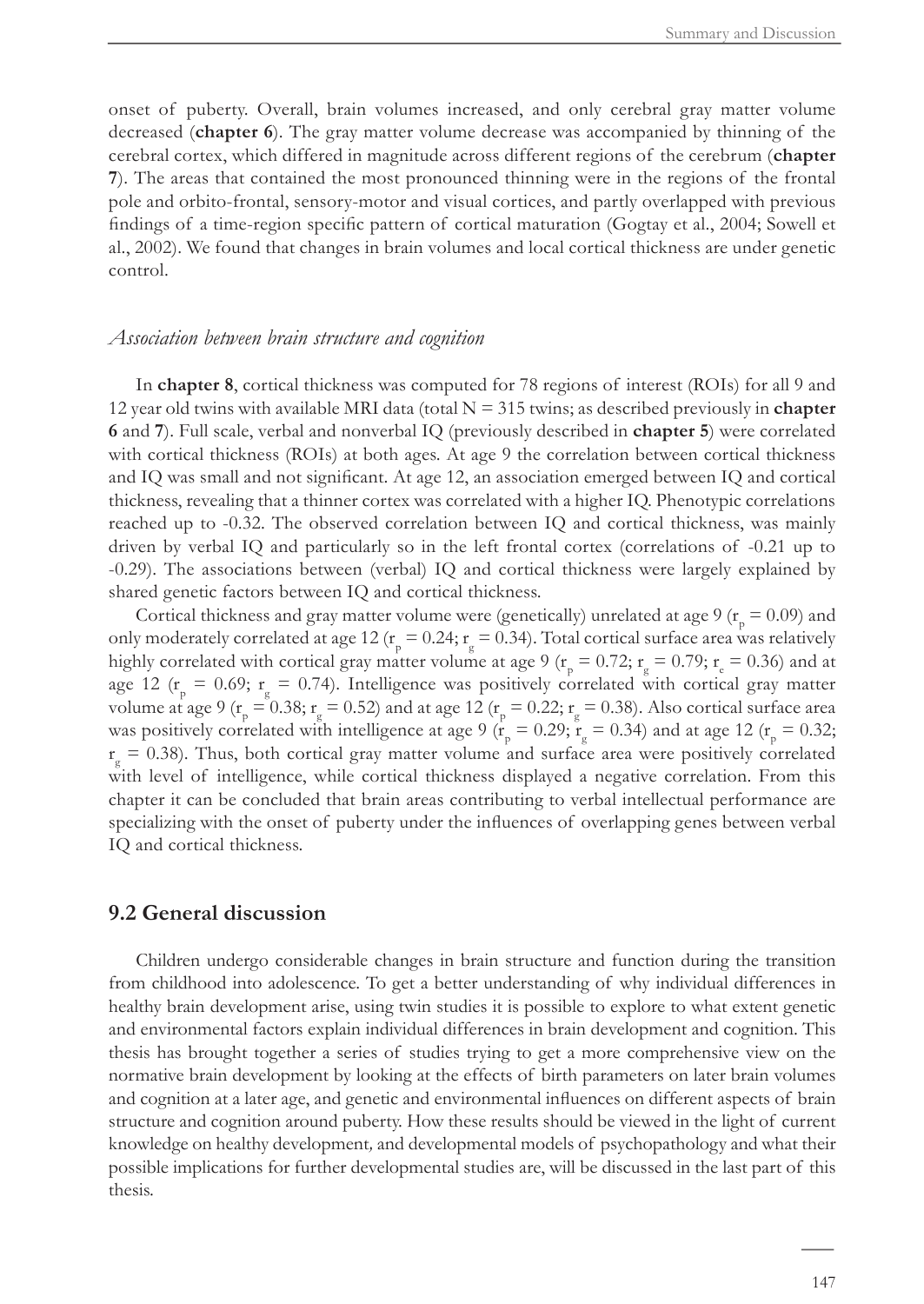## *Healthy and disrupted brain development*

Very preterm birth has profound effects on brain development in infants (see for review, Hart et al., 2008; Weindling, 2010), but also in adolescence (Skranes et al., 2005; Allin et al., 2001; Parker et al., 2008). The cerebellum is under rapid development in the last trimester of the pregnancy (Limperopoulos et al., 2005), and therefore the development of this structure in postnatal life might be particularly vulnerable to preterm birth (**chapter 3**). Interestingly, the association between gestational age and cerebellar volume was absent at the age of 12 years. The relatively large increase in cerebellar volume observed between age 9 and 12 (**chapter 6**) is consistent with previous findings that the cerebellum is maturing at a later age than the cerebrum (Tiemeier et al., 2010). It can also be speculated that in this sample, the relatively large increase in cerebellar volume is partly compensating the effects of preterm birth that were found at age 9.

Since the majority of psychiatric disorders emerge during adolescence (Shaw et al., 2010; Gogtay et al., 2002), understanding the relative influences of genetic and environmental effects on brain development during this crucial period may elucidate biological processes underlying these illnesses. Why an individual develops a psychiatric disorder or not is most likely a result of interacting mechanisms of genetic predisposition and environmental factors that a person can encounter in early or later in life. The neurodevelopmental model for schizophrenia assumes that brain development is disturbed at a critical moment, which will lead to a predisposition, or a vulnerable state of the brain, already in an early stage in life (Weinberger, et al., 1987; Murray & Lewis, 1987). When first episodes of psychosis become apparent in late adolescence or early adulthood, this can be a result of compensatory systems no longer being sufficient to handle underlying disrupted processes (Thompson and Levitt, 2010). In combination with the extensive brain changes during puberty it might be that the brain is more sensitive or vulnerable to environmental factors, that could determine whether or not a person will develop schizophrenia (e.g., Insel, 2010). However, full siblings of childhood-onset schizophrenia (COS) patients exhibited gray matter deficits at a young age, but did not eventually progress into the gray matter deficits that were observed in their affected siblings in adolescence (Gogtay et al., 2007). In fact, at the age of 18-20 years, gray matter deficits found in COS patients, were no longer present in full siblings who ultimately remained healthy (Gogtay et al., 2007). The authors state that the exact causal mechanisms remain unknown (Gogtay and Thompson, 2010), but it seems that although these subjects have a (genetic) predisposition, they also have some protection for the actual development of the psychiatric diagnosis. This further highlights the complex interplay between genetic and environmental influences and development.

It is important to realise that cross-sectional studies, where group level differences are explored (e.g. between different age groups, or comparing pediatric with adult samples), are not informative regarding the developmental trajectory of the individual brains (Karmiloff-Smith, 2010). Because of this, longitudinal studies are of great importance. Using a developmental approach, i.e. mapping cortical gray matter changes in normal development can create opportunities for modelling disrupted trajectories in psychopathology (Gogtay and Thompson, 2010). Gray matter development in childhood ADHD seems to be associated with cortical developmental curves that show similar typical characteristics as healthy trajectories, but seems to be shifted along the age axis, resulting in a delayed cortical maturation (Shaw et al., 2007a). In COS, developmental trajectories seem to be characterized by differences in the velocity of developmental changes, i.e. the basic shape of neurodevelopmental curves remains intact, but with disrupted tempo (Arango et al., 2008; Thompson et al., 2001).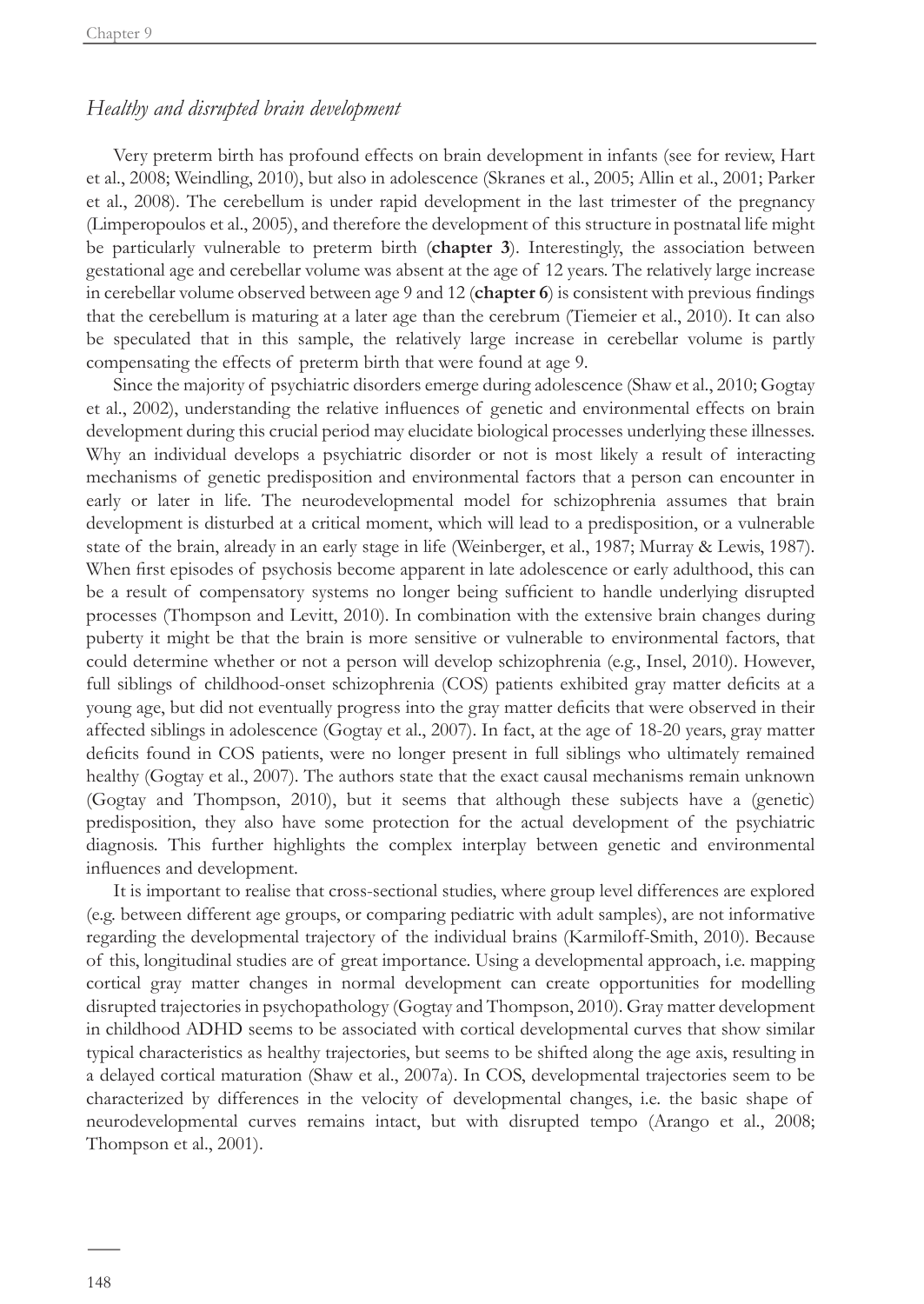#### *How should we map the developing brain?*

When exploring brain development, there are different methods to map structural brain changes. In this thesis the main focus was on brain volumes and the thickness of the cortex. Although it seems logical that the product of cortical thickness and cortical surface areas gives the resulting cortical gray matter volume, this does not automatically imply that cortical thickness and volumetric measures of gray matter tap into the same underlying construct. Indeed, as reported in this thesis cortical gray matter volume was uncorrelated with the thickness of the cortex at age 9, and only to a small extent correlated with each other at age 12 (**chapter 8**). Cortical gray matter volume was strongly correlated with cortical surface (Schnack, et al, *in preparation*; **chapter 8**)*.* These finding are in line with previous studies in adult samples, where cortical surface was uncorrelated with cortical thickness (Panizzon et al., 2009). Another study that replicated this finding included volume measures as well, confirming that cortical surface is indeed more related to cortical volume than to cortical thickness (Winkler et al., 2010). The surface area is also dependent on factors that reflect the shape of the cortex, e.g. cortical folding or the amount of gyrification. Previous studies reported that surface area is increasing in childhood (Sowell et al., 2002), and also changes in gyrification during adolescence are observed (White et al., 2010). In addition, the finding that IQ is correlated negatively with cortical thickness at age 12, while a positive correlation exist between IQ and gray matter volume at the same age (**chapter 8**), creates room to discuss how these measures of structure are capturing different concepts of the developing cerebral cortex.

Imaging techniques like magnetic resonance imaging are limited in exploring the actual changes at neuronal and cellular levels (e.g., dendrites, spines, synapse connections). The cortex is shaped by neurons that are parallel aligned in different lamina (cortical layers), and the composition of these layers differs across the cortex. The underlying biological mechanisms that cause changes in the cortex like increasing surface or thinning of the cortex remains under debate (e.g., decrease of gray matter or increase of myelination). The same accounts for the developmental changes of cortical folding or gyrification during adolescence (White et al., 2010). This illustrates the importance of combining different morphological measures to get a more comprehensive view on individual differences in structural brain development. Maybe a specific measure of brain structure characterizes a disorder, which would not be detected using other measures. For instance, in a study of aging, differences in structural changes in the medial temporal lobe were explored between healthy aging and Alzheimer patients. Decreased volumes and surface area were observed in both groups, but in de Alzheimer patients, stronger thinning of the cortex was also observed (Dickerson et al., 2009). In adults with autism, age was found to be associated with a thicker cortex, but not with greater surface area (Raznahan et al., 2010).

#### *Development in cognitive function*

The period of childhood to adolescence is characterized by cognitive maturation (Casey et al., 2005b;Keating, 2004;Steinberg, 2005). Children improve considerably in specific cognitive functions, such as information processing (Demetriou et al., 2002), working memory (Gathercole et al., 2004), and verbal learning (van den Burg and Kingma, 1999). In **chapter 4**, the older participants (siblings of 9-year olds twins) had higher LS scores, meaning that they had a steeper learning curve, reaching a higher number of new words that they could remember in a fewer numbers of trials. There were no other specific cognitive tasks included in this thesis exploring increased performance within different cognitive domains, possibly in combination with structure brain measures (e.g., short term and long term memory, working memory, verbal fluency, and more). It was clear that all subjects increased their performance with age on the cognitive tasks included in the neuropsychological testing protocol, as reported in **chapter 2** (Table 2.3).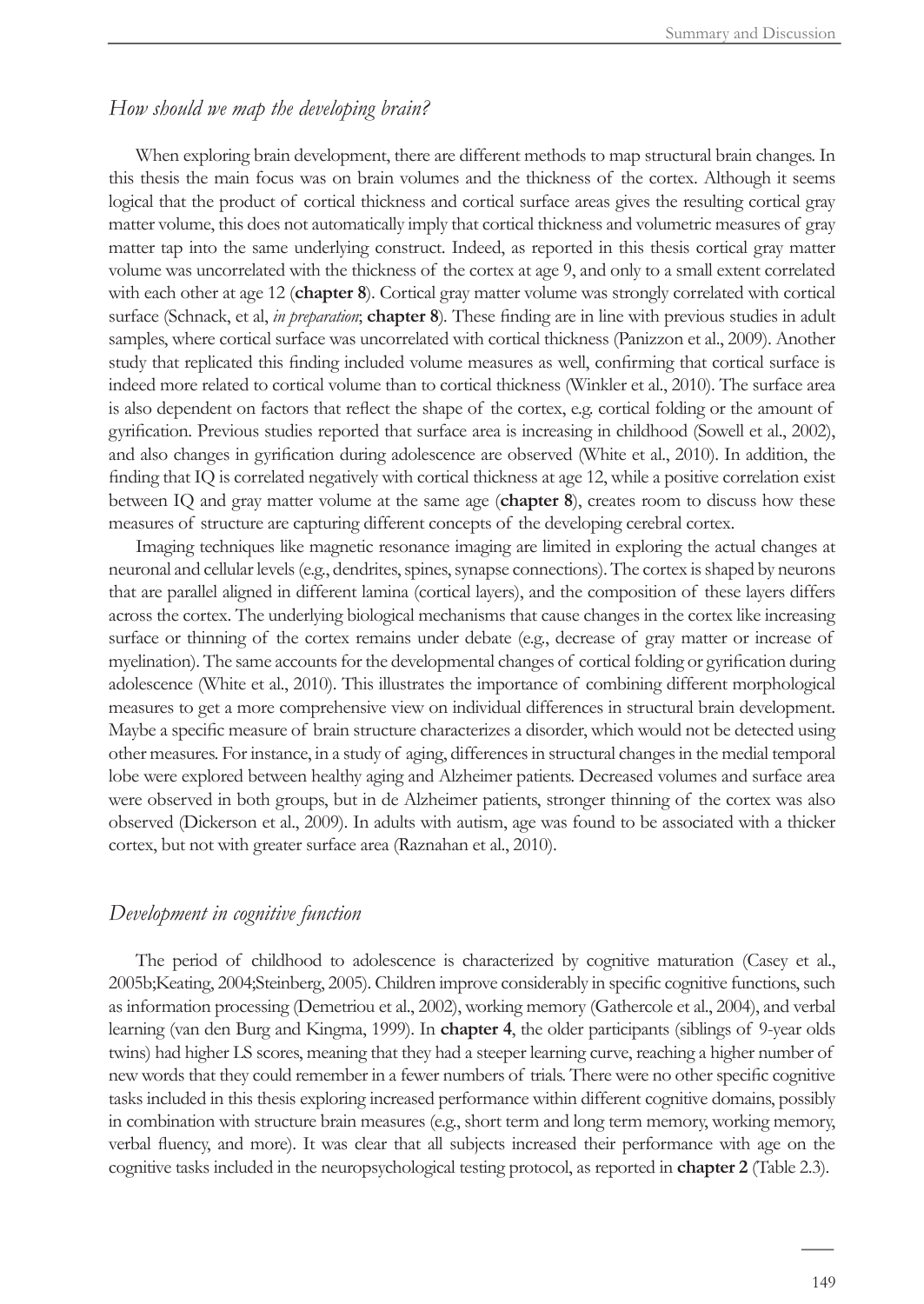# *Genetic influences on brain development and cognition*

Genetic influences that act on developmental changes between age 9 and 12 are of major significance. In **chapter 4**, the genetic contribution on parameters that described the learning curve of performance on a verbal learning task in childhood was reported. Cognitive abilities can be an indicator of psychiatric disorders later in life (Woodberry et al., 2008; Reichenberg et al., 2010; van Oel et al., 2002). More specifically, memory impairments are one of the most commonly found cognitive deficits in patients with schizophrenia (Toulopoulou et al., 2003). A recent study including a large sample of adult patients with schizophrenia showed that they performed worse on several aspects of the Rey's auditory verbal learning task compared to healthy age and IQ matched controls (Badcock et al., 2011). Also in healthy relatives of patients with schizophrenia, decreased memory functioning has been reported, confirming the association between genetic influences on memory functioning and the genetic susceptibility to schizophrenia (see for review, Reichenberg and Harvey, 2007). Genetic overlap was indeed found on verbal learning performance and schizophrenia liability (Owens et al., 2011; Toulopoulou et al., 2010). However, heritability on a specific trait or psychiatric disease is no guarantee for success in genome wide association studies (Manolio et al., 2009; van Haren et al., 2008). If dynamic measures of verbal memory (**chapter 4**) could act as an intermediate phenotype for schizophrenia should be further explored in future research (Gur et al., 2007; de Geus et al., 2001).

General cognitive ability is stable across life, and the increase in genetic influences with increasing age, together with decreasing common environmental influences, is a common finding (Deary et al., 2009; Davis et al., 2009; Haworth et al., 2010). Longitudinal twin studies have generally found that variation in IQ is explained by the same genetic factors at different ages and in in this thesis, an increase in heritability across the different IQ scales was also reported (Davis et al., 2008; Bartels et al., 2002; Davis et al., 2009; Lyons et al., 2009; Boomsma and van Baal, 1998). The increase in heritability of intelligence may be the result of several processes. Genetic amplification has been suggested as the most likely explanation (DeFries et al., 1987), and this is what was observed in **chapter 5**. As children grow older they are more likely to select or even create their own environment, driven by their genetic disposition, resulting in an increased expression of their genetic potential (Plomin et al., 1977) and this explanation is compatible with the amplification hypothesis. Simultaneously, common environmental influences that are present in childhood diminish with increasing age. The increase of genetic and decrease of common environmental influences on IQ could be a result of children becoming more independent of their familial environmental and parental influences (Scarr and Mccartney, 1983). The increase of genetic and decrease of common environmental influences on IQ was mainly driven by the verbal counterpart of intelligence, and not by nonverbal abilities (**chapter 5**), in line with previous findings in an independent Dutch sample (Hoekstra et al., 2007). An interpretation of common environmental influences acting on verbal IQ in childhood and early adolescence can be for instance socioeconomic status (SES). SES is a measure of one's overall status and position in society, and has effects on cognition, academic, achievement and mental health (see for review, Hackman et al., 2010), and is assumed to be similar for family members. A family's SES has been increasingly recognized as an important influence on the development of children (Hackman and Farah, 2009). More specifically, SES has been implicated in explaining individual differences in vocabulary, phonological awareness and processing, and syntax in children (Whitehurt, 1997), which is under strong developmental changes up to puberty (Sakai, 2005).

Previous studies have indicated that the genetic influences acting on brain morphology overlap with genetic influences on intelligence in adults (Posthuma et al., 2000; Hulshoff Pol et al., 2006), and in childhood and adolescence (van Leeuwen et al., 2009; Betjemann et al., 2010; Wallace et al.,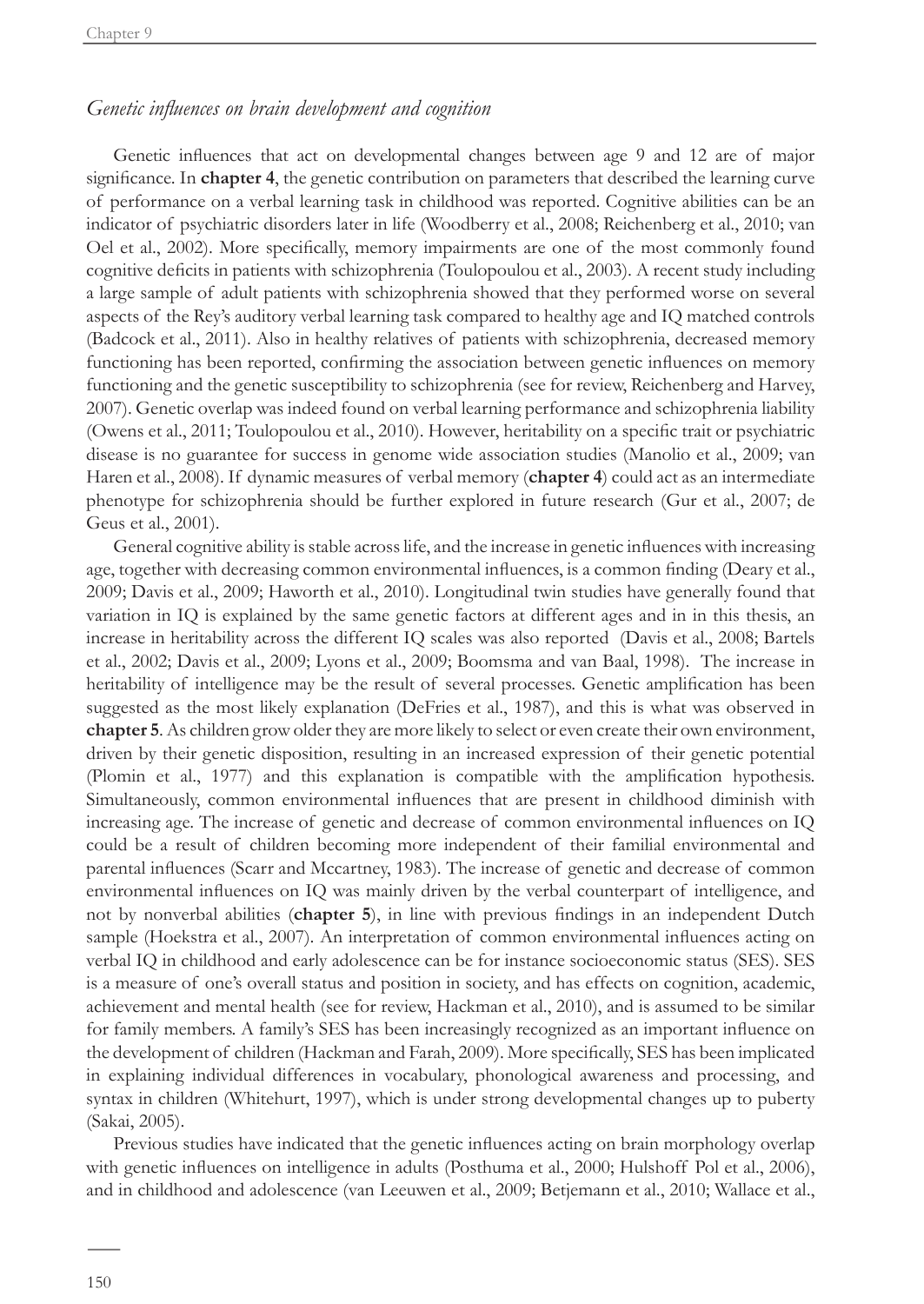2010). The correlation between cortical thickness and IQ at age 12 (see **chapter 8**), was largely explained by shared genes between IQ and cortical thickness. The emergence of the relation between cortical thickness and intelligence, and more specifically with verbal intelligence at age 12 coincides with a changing etiology of full scale and verbal intelligence: around the start of puberty, genetic influences on full scale and verbal intelligence increase, while the environment becomes less important (Hoekstra et al., 2007; **chapter 5**).

Other studies have reported high heritabilities for aspects of brain anatomy, assessed by different imaging techniques in children and adults. Different brain volumes and the microstructural properties of white matter are heritable (Peper et al., 2007; Brouwer et al., 2010; Peper et al., 2009; Wallace et al., 2006; Baare et al., 2001). Heritability for local cortical thickness throughout the cortex was previously reported in children (Yoon et al., 2010; Lenroot et al., 2009), adults (Brans et al., 2010), and for a region of interest approach in middle-aged men (Kremen et al., 2010; Panizzon et al., 2009). This thesis now described for the first time that genes affect individual differences in brain changes at onset of puberty.

Concerning the heritability on global volumetric changes; genetic factors acting on volumes at age 9 were completely overlapping with the genetic factors acting on volumetric changes between 9 and 12 years of age (**chapter 6**). In adults, there was evidence for distinct genetic factors acting on brain volumes and for genetic factors acting on volumetric changes (Brans, 2009). For local cortical thickness there were regions where increased or decreased influence of the same genetic factors acting at age 9 and 12 were observed (**chapter 7**). In addition, regions were identified with independent genetic factors at age 9 and 12, possibly reflecting specific genetic influences emerging for developmental processes in the cortex at the onset of puberty. This was partly similar to findings in adults, where local cortical thickness and the change in cortical thickness with increasing age was explored, and where also different genetic factors acted on change and on cortical thickness itself (Brans et al., 2010). These regions did not overlap between adults and children however.

Thus, when genetic influences on global volumes are explored, amplification (also observed for IQ) of the same genetic factor across time is observed, while for local thickness of the cortex other genetic mechanisms are observed over time. These differences between adults and children emphasize further that brain changes in adolescence have different underlying mechanisms or are for a different purpose, (i.e., maturation of the brain), than brain changes observed in adulthood.

In a large cross-sectional pediatric study with a wide age range of 5 up 19 years of age, Schmitt et al., reported that regions that were functionally or anatomically connected with each other were more likely to be under control of the same genetic factors (Schmitt et al., 2008). Results from this thesis now showed that this phenomenon might also hold for genes acting on the amount of thinning of the cortex (**chapter 7**).

#### *Underlying genetic mechanisms and candidate genes*

Searching for the actual genes that are involved in healthy brain development can help us to understand the genetic basis of disorders that are characterized by disrupted brain development or impaired cognitive functioning. For instance, many of the risk alleles that are associated with schizophrenia have been found to be involved in developmental processes (Walsh et al., 2008; Nakata et al., 2009; Colantuoni et al., 2008). There are many underlying biological processes that affect a phenotype such as brain structure or the complex trait of intelligence, which in turn involves probably a large set of genes, although each single gene might only represent a small proportion of the complete variance of a phenotype.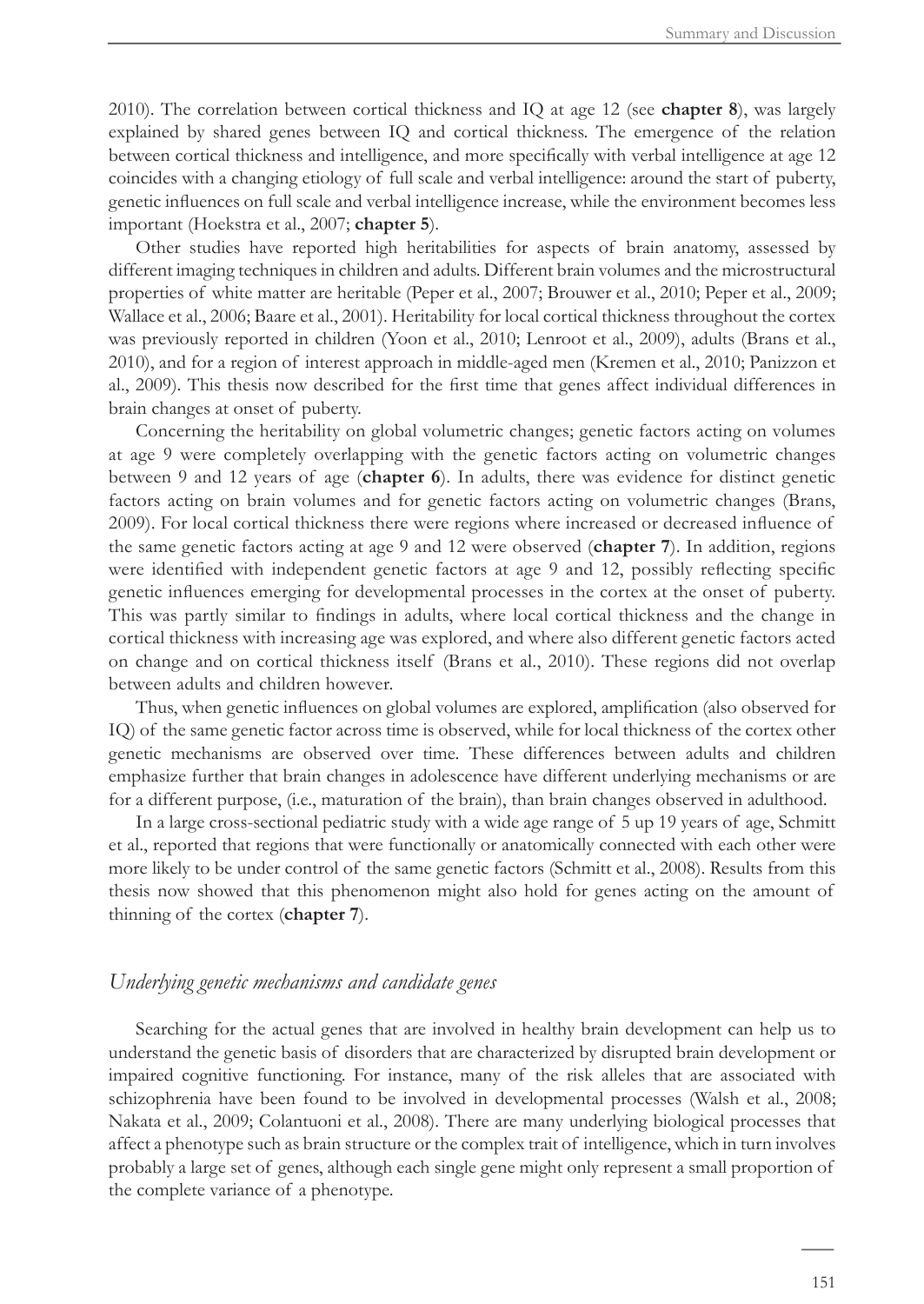We measured changing genetic influences on cortical brain development between 9 and 12 years of age. It is likely that more age-specific genetic factors come into play at specific points in the maturation process when children go through later stages of puberty. The search for genes associated with the developing brain becomes more challenging when considering that genes can change their expression patterns across time, which is likely to be linked to specific developmental stages or brain regions. Different forms of gene and environment correlations or the presence of gene by environment interactions can arise or change throughout life, especially in the life period of entering adolescence.

Gene-environment correlation occurs when genetic factors influence the person's exposure to the environment. Gene by environment interaction is about the genetic sensitivity or susceptibility to specific environments. At this moment, gene-environment interaction is getting more attention in different fields on research and different psychiatric disorders (e.g., Thapar et al., 2007; Hodgins-Davis and Townsend, 2009; Plomp et al., 2009). It is important to be aware of the consequences of correlation or interaction when they are not explicitly modelled (e.g., Purcell, 2002). When genetic variance is correlated with common environment, this will result in increased common environmental variance (i.e., passive; heritage of genes by parents and the home environment), or when the correlation is linked to unique environmental factors this can result in increased unique environment (i.e., evocative; based on genotype, individuals can attract specific environment to themselves, or active; individuals seek or create their own environment based on their genetic preposition). When gene-by-environment interaction is present it will increase the unique environmental variance if the interaction is with unique environment, if the interaction is with common environment, then the variance of the interaction term is included with the genetic variance. Genetic and environment correlation has been hypothesized previously in the case for IQ when children grow up. Changes in expression patterns of genes or the interaction with environmental factors can be one explanation for the changes in heritability, amplification of genetic variance (observed on measures of IQ, brain volumes and cortical thickness changes), or the independent genetic factors observed for local cortical thickness.

Finding the actual genes that are associated with developmental brain changes and / or are linked with cognitive functions is not straightforward. In the last few years, genome-wideassociation studies were the dominating approach to find specific genes for wide variety of traits. For psychiatric disorders some findings have started to emerge (e.g., for schizophrenia and bipolar disorder). However, the number of individuals included in consortium based metaanalyses of cognition, psychological or psychiatric phenotypes does not yet approach the numbers that have been analyzed in genome-wide-association studies of e.g. height (Allen et al., 2010), BMI (Speliotes et al., 2010), blood lipids (Teslovich et al., 2010), and other metabolic traits for example (e.g., Manolio et al., 2009).

Some genetic variants have been associated with disorders where cognitive functioning is in some way affected (Flint, 1999; Deary et al., 2009). For most imaging genetics studies that are now reported a candidate gene approach is used, instead of a whole genome search, although first attempts to conquer the statistical challenges by collaboration between different imaging laboratories are on the way (Thompson and Martin; Shen et al., 2010; Stein et al., 2010). A candidate gene that is of interest for the developing brain is for example the Brain-Derived Neurotrophic Factor (BDNF; Cohen-Cory et al., 2010)). This gene is highly expressed in the cerebral cortex, and has an important role during brain development and in synaptic plasticity (Cohen-Cory et al., 2010), and has been associated with prefrontal cortex and hippocampal volume in healthy individuals (Pezawas et al., 2004). The expression pattern of BDNF is peaking around adolescence, was found to be unique for different anatomical regions, and coincides with maturational timing of different anatomical regions of the cortex (Webster et al., 2002; Webster et al., 2006; Wong et al., 2009). BDNF has also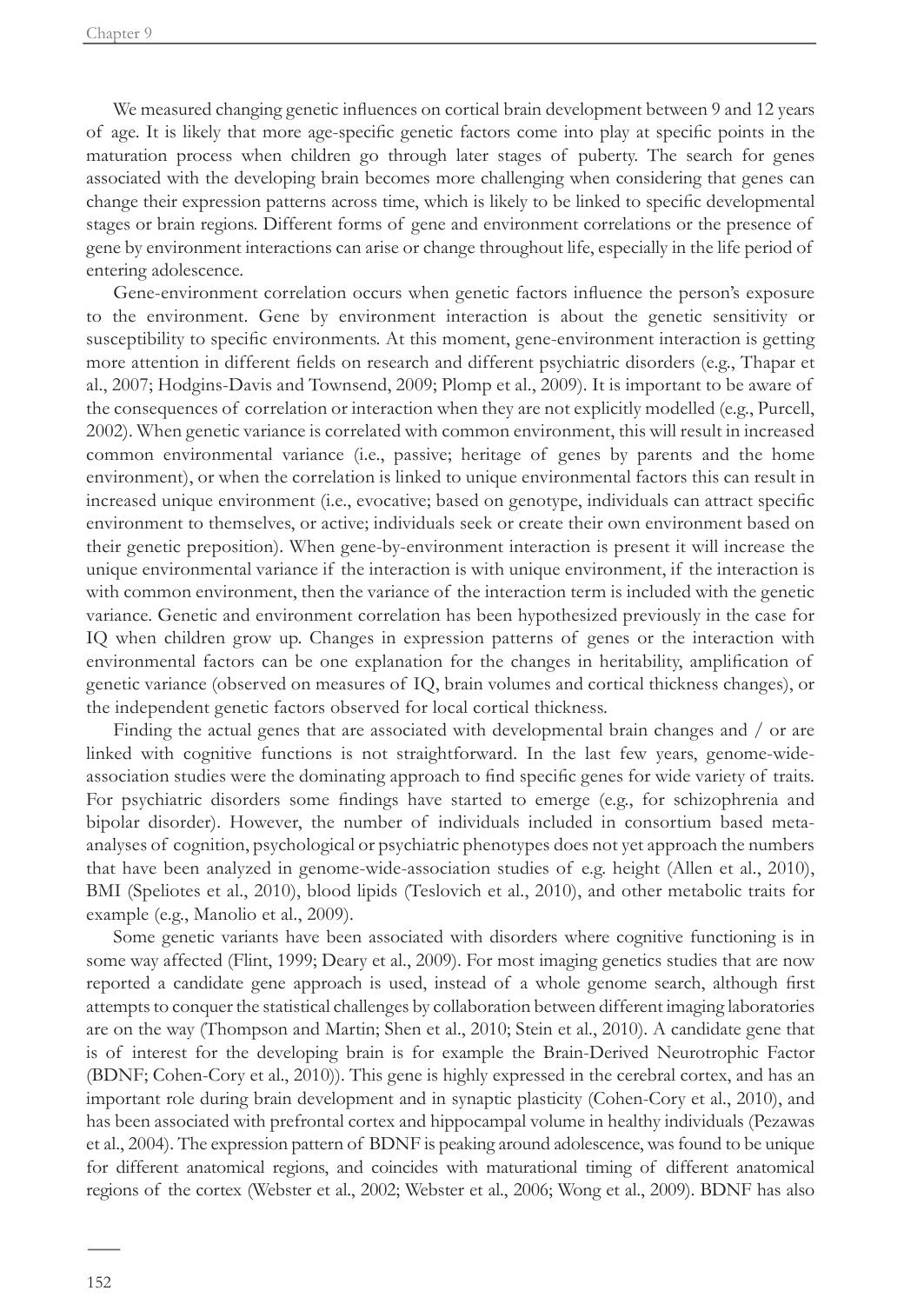been linked to cognitive abilities, but these studies are mainly conducted in elderly samples (e.g., Miyajima et al., 2008). Changes in expression levels in the prefrontal cortex were also found for dopamine receptors (DAR1), GABA, receptor alpha-subunits, and Apolopoprotein-D (Duncan et al., 2010; Kim et al., 2009; Weickert et al., 2007). Another example is the Met/Met variant of catechol-Omethyltransferase (COMT) that was previously associated with a thicker cortex in adolescents (Shaw et al., 2009) and adults (Cerasa et al., 2010), and also with a higher cognitive functioning (e.g., Savitz et al., 2006). Furthermore, the Epsilon 4 allele of the Apolipoprotein gene (APOE), which is commonly known to be associated with Alzheimer disease, was not only associated with gray and white matter reduction in elderly, but also with an altered brain developmental trajectory in children, as well as the resting brain activity in young adulthood (Shaw et al., 2007b).

These are only a few examples of candidate gene studies, and how their results should be viewed in combination with environmental factors is unclear. The search for the actual genes that are involved in developmental changes of the anatomy and function of the brain is challenging (Casey et al., 2010). Trying to find the link between specific genes and brain structure and brain function (and eventually behaviour) remains difficult considering the fact that they are end products of the combination of genotype, environment, and development. Genetic effects are not static throughout life, or between individuals, but emerge from dynamic processes like changing environmental during different developmental periods (see for more discussion; Casey et al., 2010).

### **9.3 Future directions**

Each new step forward in research will automatically raise new questions as well. Next to biological changes during adolescence, emotional and motivational changes occur, which in turn could influence behavioral tendencies (Forbes and Dahl, 2010). Therefore, the possible role of environment (i.e., SES; Hackman and Farah, 2009;Hackman et al., 2010), or the hormonal status of the periods in adolescence development should be taken into consideration (Blakemore et al., 2010; Peper et al., 2011).

Considering phenotypes to map brain development it is important to realize that brain measures may capture different aspects of the brain, and that there are distinct genetic factors acting on these measures. Although measures like cortical volume, surface area, cortical thickness, sulcal depth, measures of cortical folding or gyrification are of course to some level associated with each other, they can capture more specific components of (cortical) development. This is not only important for the comparison between different groups of subjects, but also from a genetic perspective. Most of these measures have a genetic component (Kochunov et al., 2010; Rogers et al., 2010; Rogers et al., 2007), and therefore these measures could serve as an intermediate phenotype to facilitate the search for genetic factors or the actual genetic variants linked with healthy neurodevelopment or with psychopathologies. Furthermore, using or combining these measures holds promise for developmental studies (White et al., 2010), or for psychiatric disorders (White et al., 2003; Palaniyappan et al., 2011). Looking at individual differences in developmental brain changes is distinct from exploring individual differences at brain structures at a given age. As a result, this also has consequences for imaging studies exploring heritability of searching the genetic variants that could explain individual differences in developmental trajectories throughout puberty.

This thesis focuses on structural brain changes and cognition, and is one of the first to explore how changes in brain anatomy are linked to cognitive functions from a genetic perspective at two specific ages. A more integrative approach of structural and functional imaging will become more important in the future. Several studies have tried to link specific cognitive domains to brain regions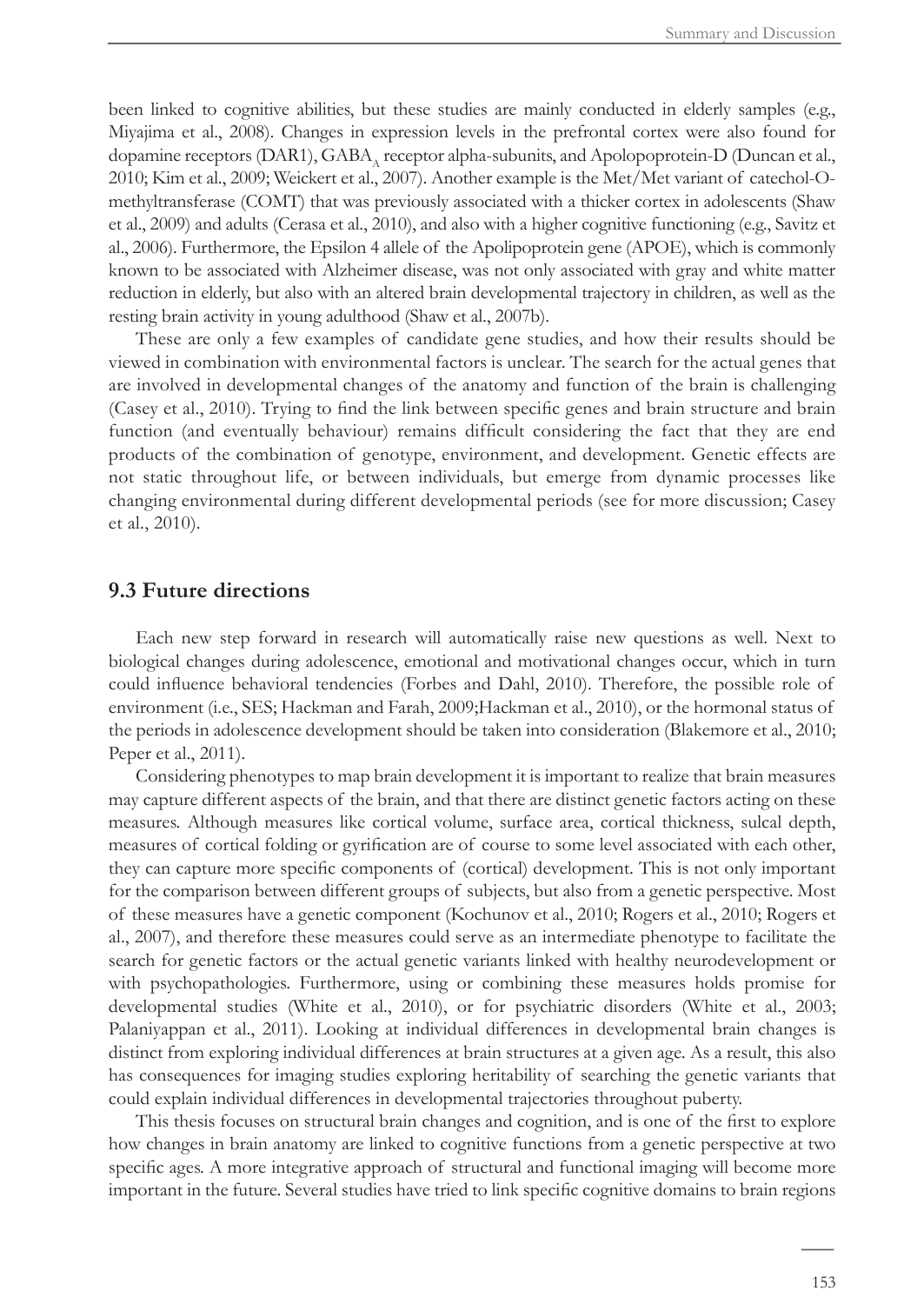| Chapter Aim |                                                                                                                                                                                                                                                                                                       | Main findings                                                                                                                                                                                                                                                                                                                                                                                                                                                                                                                                                                                                                                                                                                                                                                                                      |
|-------------|-------------------------------------------------------------------------------------------------------------------------------------------------------------------------------------------------------------------------------------------------------------------------------------------------------|--------------------------------------------------------------------------------------------------------------------------------------------------------------------------------------------------------------------------------------------------------------------------------------------------------------------------------------------------------------------------------------------------------------------------------------------------------------------------------------------------------------------------------------------------------------------------------------------------------------------------------------------------------------------------------------------------------------------------------------------------------------------------------------------------------------------|
|             | volumes and IQ in a population-based sample<br>To asses the effects of GA and BW on brain<br>of children at the age of 9 ( $N=192$ twins).                                                                                                                                                            | Shorter GA was associated with a relatively smaller CB volume at age 9.<br>Lower BW was associated with lower IQ scores at age 9.<br>$\widehat{\infty}$<br>$\widehat{=}$                                                                                                                                                                                                                                                                                                                                                                                                                                                                                                                                                                                                                                           |
|             | of individual 1)<br>twins $(N=112)$<br>differences in dynamic measures of verbal<br>pairs) and their older siblings (N=99)<br>learning ability in 9-year-old<br>Exploring the heritability                                                                                                            | The heritability of LS was 43% for both twins and siblings. Heritability for FS was 20% in 9-years-old<br>Individual differences in verbal learning abilities were moderately heritable.<br>twins and 30% in the older siblings.                                                                                                                                                                                                                                                                                                                                                                                                                                                                                                                                                                                   |
| ۱           | To what extent contribute genetic and/or<br>groups $(9-11$ years & $12-14$ years) and on the<br>environmental factors to IQ scores at two age<br>stability of IQ scores across time.                                                                                                                  | Heritability increased for all IQ scales; FSIQ from 34% to 65%; VIQ from 37% to 51%; PIQ from 64%<br>to 72%. Influences of C decreased over time; FSIQ from 43% to 18%; VIQ from 42% to 26%; PIQ, C<br>Stability of FSIQ ( $t = 72$ ) and VIQ ( $t = 72$ ) was explained by influences of A and C. Stability of PIQ<br>$(r_{\overline{p}} = .56)$ was completely explained by influences of A.<br>was not significant.<br>$\ominus$<br>$\widehat{\mathcal{N}}$                                                                                                                                                                                                                                                                                                                                                     |
| $\circ$     | To explore to what extent brain volumes at<br>was explored<br>influences the amount of overall increase in<br>and whether volumetric brain changes are<br>age 9 ( $N=190$ ) and 12 ( $N=125$ ) are heritable,<br>whether they are related to genetic factors<br>heritable. Furthermore, it<br>height. | Height and brain volumes were highly heritable at ages 9 / 12; height (93% / 93%); ITB (93% / 96%);<br>BB (93% / 96%); CB (95% / 95%); BB GM (88% / 92%); BB WM (88% / 88%); CB GM (93% / 80%);<br>All brain volumes increased, only BB GM volume decreased (-1.6%). Change in volume was heritable<br>for TB (19%), BB (20%) en CB (45%). Change in BB volume was associated with change in CB ( $t_p = .49$ ;<br>Change in height was heritable (73%) and partly correlated with changes in CB ( $r_p = 24$ ; $r_g = 48$ ), but<br>CB WM (64 % / 49 %); lateral ventricle (80% / 75%); third ventricle (61% / 59%). For all brain volumes<br>high r <sub>2</sub> over time were observed (>0.89).<br>$r_{\rm g} = 88; r_{\rm e} = 34$ .<br>not BB.<br>$\ominus$<br>$\widehat{\mathcal{E}}$<br>$\widehat{\infty}$ |

Table 9.1 Main findings of the studies described in this thesis.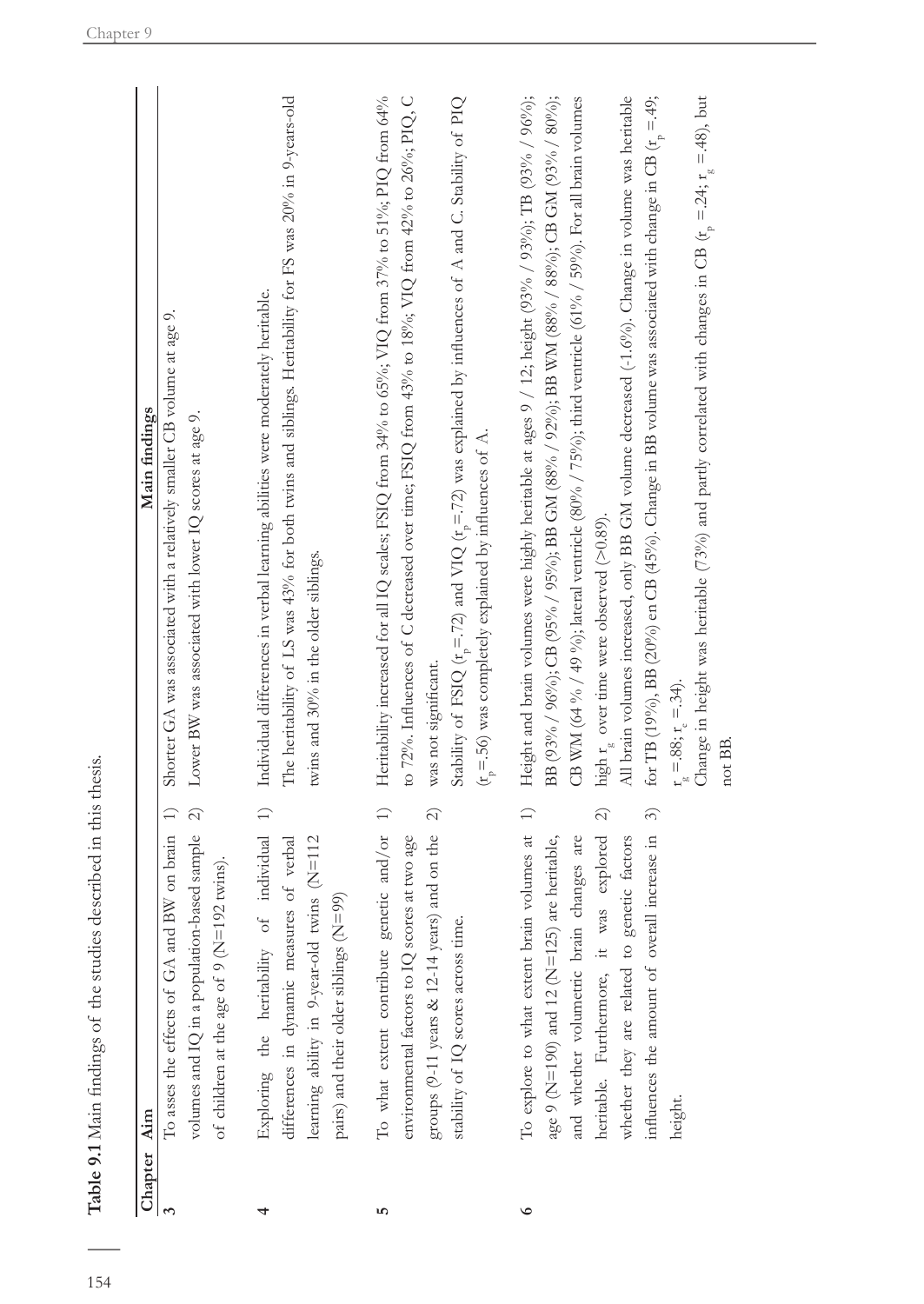|              | in CT between ages 9 and 12. Furthermore, 2)<br>specific genetic factors acting on CT between 3)<br>$(N=190)$ and 12 $(N=125)$ , and on the change<br>it was studied whether there are stable or age<br>the ages 9 and 12.                                                       | To explore genetic influences on CT at age 9 1) CT was heritable at age 9 (mean CT=65%; local max. up to 78%), and at age 12 (mean CT=82%; local<br>Considerable thinning of the cerebral cortex was found between ages 9 and 12 (0.05 mm on average).<br>This process was heritable (up to 79%), and the degree of genetic influence differs for the various areas<br>Different genetic factors are responsible for variation in cortical thickness at ages 9 and 12, with<br>max. up to $91\%$<br>of the brain. |
|--------------|----------------------------------------------------------------------------------------------------------------------------------------------------------------------------------------------------------------------------------------------------------------------------------|-------------------------------------------------------------------------------------------------------------------------------------------------------------------------------------------------------------------------------------------------------------------------------------------------------------------------------------------------------------------------------------------------------------------------------------------------------------------------------------------------------------------|
|              | brain structure 1)<br>3)<br>$\widehat{\mathcal{N}}$<br>associations are<br>(age 9) and early adolescence (age 12). It was<br>caused by shared genetic factors acting on<br>and IQ was explored at two ages; childhood<br>studied to what extent these<br>The association between | At age 9, CT was not correlated with IQ scores, but at age 12 higher IQ scores were associated with a<br>independent genetic factors acting on cortical thickness across time and between various brain areas.<br>The correlations between IQ and CT were driven by shared genetic factors.<br>This effect was mainly driven by verbal IQ (mainly in left frontal cortex).<br>thinner cortex $(rn = -32)$ .                                                                                                       |
| White Matter | both CT and IQ scores.                                                                                                                                                                                                                                                           | $A = Additive$ genetic influences; $BB = Cerebrum; BW = Bird Weight; C = shared information; BC = B = Cerebrum; B = C = 1$ and influences; $CB = Cerebellum; C = C = C = C = C$<br>Forgetting Speed; GM = Gray Matter; $IQ$ = Intelligence quotient; $LS$ = Learning Speed; $\tau_e/\tau_p/\tau_e$ = unique envirommental / genetic / and phenotypic correlations; TB = Total Brain; WM =                                                                                                                         |
|              |                                                                                                                                                                                                                                                                                  |                                                                                                                                                                                                                                                                                                                                                                                                                                                                                                                   |

**8**

**7**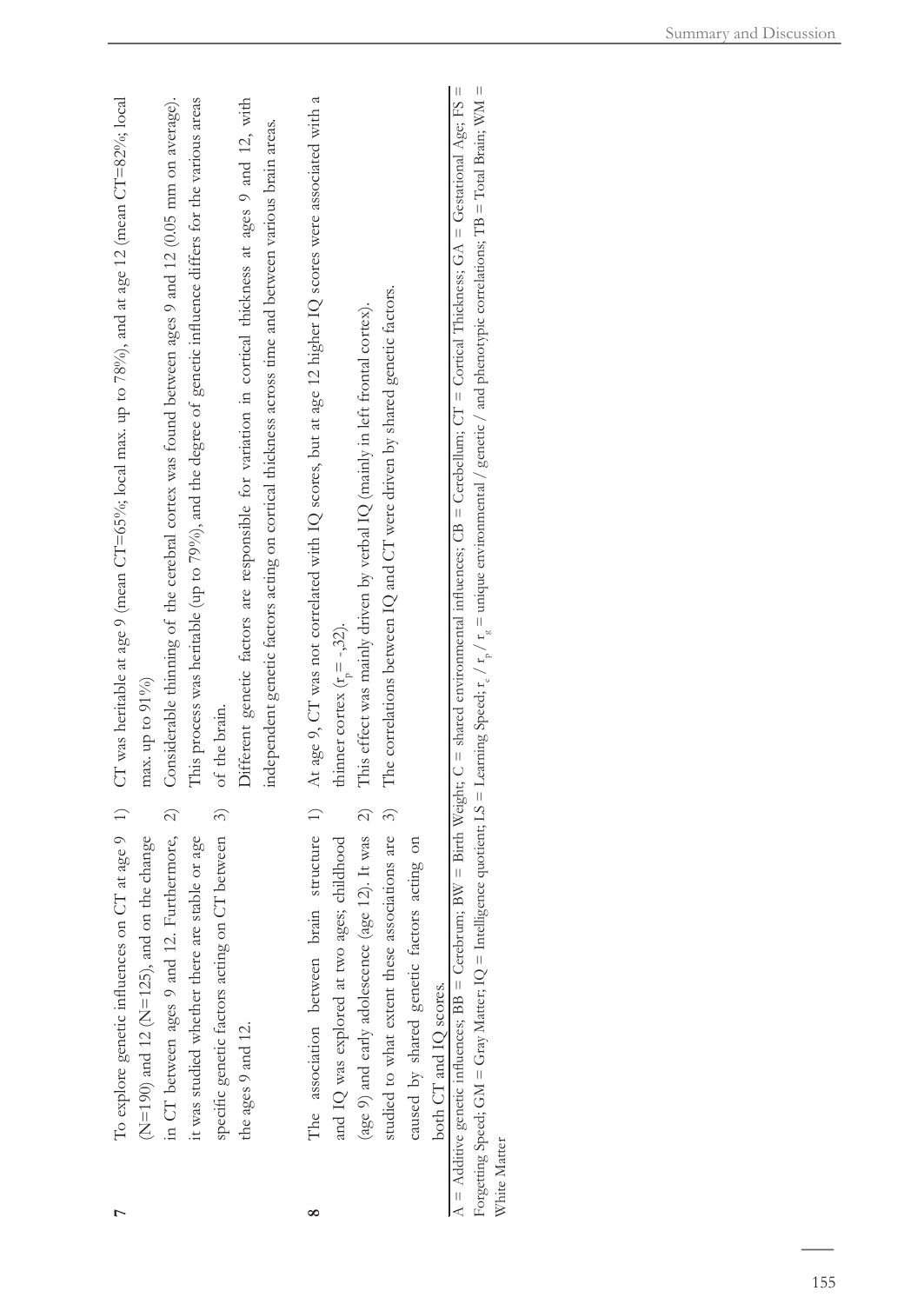or trying to locate IQ in the brain, but this is a challenging job (see for review, Cabeza and Nyberg, 2000; Deary et al., 2010). A more likely explanation is that not the anatomy or activation of a brain region is of importance, but that it is shaped by the activation within networks, involving multiple, interconnected regions (van den Heuvel and Hulshoff Pol, 2010). Cognitive maturation during adolescence is therefore not a direct reflection of brain regions that mature at different ages, but more of the development of networks obtaining more efficient strategies to perform a task (e.g., Casey et al., 2005a; Durston et al., 2006). Genetic influences on brain activation in neural networks supporting digit working memory tasks were found in an adult sample (Koten et al., 2009).

Many studies nowadays also explore the connectivity of the brain at rest, i.e. not performing a task during brain scanning (van den Heuvel et al., 2009; van den Heuvel and Hulshoff Pol, 2010). Genetic influences have been found for brain connectivity (Smit et al., 2008), activation of the default network (Glahn et al., 2010), and the cost-efficiency of functional network in adults (Fornito et al., 2011). A rapidly increasing number of studies now illustrate that indeed the development of the brain is not only reflected by structural changes, but is also associated with changes in connectivity between brain regions. Overall, long-range connections increase with age and short-range connections decrease with age. This indicates that the organizational characteristics of the brain network seem to differentiate from more local to a more distributed organization with increasing age (Fair et al., 2009; Supekar et al., 2009; Supekar et al., 2010; Dosenbach et al., 2010; Power et al., 2010).

### **9.4 Concluding remarks**

This thesis aimed to gain insight how events around birth can have an effect on brain development and cognition in later life, to describe the extent to which genetic factors influence individual differences in brain development and cognition and to study the relation between brain structure and cognition at ages 9 and 12 years. In addition to studies exploring static brain structure and function during puberty, the dynamics of the adolescents brain will also become increasingly important in future research (Shaw et al., 2010; Karmiloff-Smith, 2010; Insel, 2010). To what extent genetics can explain individual differences in these developmental trajectories will become very important for the understanding of healthy but also disrupted brain development. Therefore, it is of great importance to embrace longitudinal projects, and continue ongoing projects. At this moment the children in the twin sample included in this thesis will return for a third follow-up. This will open up new opportunities for non-linear modelling of brain changes and cognitive functioning, and for exploring the link with functional MRI*.* Also the effects of more complex mechanisms of genes and environment are an important issue in future research. This will provide leads into fully understanding how individual differences in brain development occur to help every child to achieve it's best possible developmental trajectory.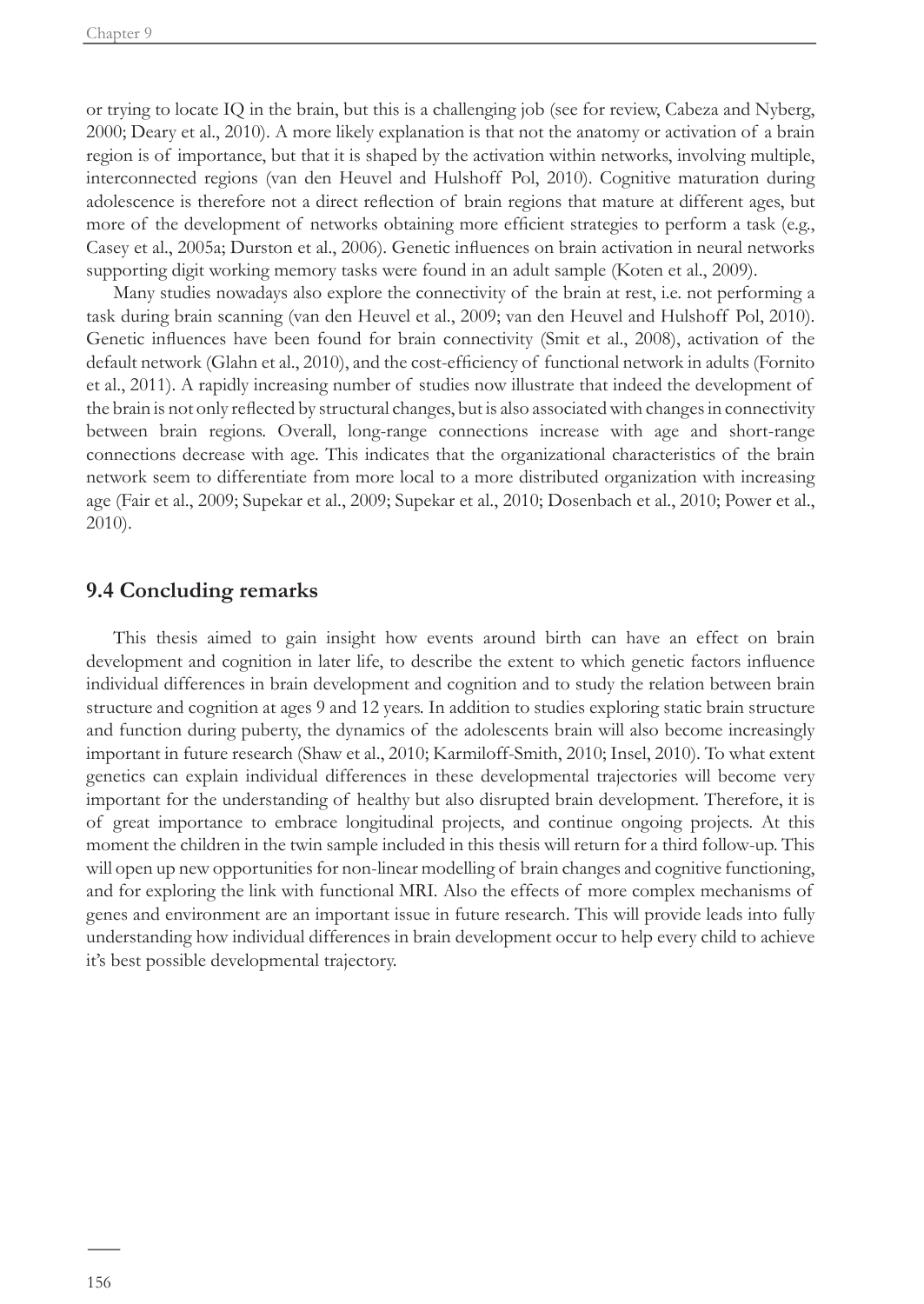# **References**

Allen HL, et al. (2010) Hundreds of variants clustered in genomic loci and biological pathways affect human height. Nature 467:832-838.

Allin M, Matsumoto H, Santhouse AM, Nosarti C, AlAsady MH, Stewart AL, Rifkin L, Murray RM (2001) Cognitive and motor function and the size of the cerebellum in adolescents born very pre-term. Brain 124:60-66.

Arango C, Moreno C, Martinez S, Parellada M, Desco M, Moreno D, Fraguas D, Gogtay N, James A, Rapoport J (2008) Longitudinal brain changes in early-onset psychosis. Schizophr Bull 34:341-353.

Baare WF, Hulshoff Pol HE, Boomsma DI, Posthuma D, de Geus EJ, Schnack HG, van Haren NE, van Oel CJ, Kahn RS (2001) Quantitative genetic modeling of variation in human brain morphology. Cereb Cortex 11:816-824.

Badcock JC, Dragovic M, Dawson L, Jones R (2011) Normative Data for Rey's Auditory Verbal Learning Test in Individuals with Schizophrenia. Arch Clin Neuropsychol.

Bartels M, Rietveld MJ, van Baal GC, Boomsma DI (2002) Genetic and environmental influences on the development of intelligence. Behav Genet 32:237-249.

Betjemann RS, Johnson EP, Barnard H, Boada R, Filley CM, Filipek PA, Willcutt EG, DeFries JC, Pennington BF (2010) Genetic covariation between brain volumes and IQ, reading performance, and processing speed. Behav Genet 40:135-145.

Blakemore SJ, Burnett S, Dahl RE (2010) The role of puberty in the developing adolescent brain. Hum Brain Mapp 31:926-933.

Boomsma DI, van Baal GCM (1998) Genetic influences on childhood IQ in 5- and 7-year-old Dutch twins. Developmental Neuropsychology 14:115-126.

Brans RG (2009) Dissertation: The dynamic human brain; Genetic aspects of brain changes in schizophrenia and health. Rudolf Magnus Institute of Neuroscience, University Medical Center Utrecht.

Brans RG, Kahn RS, Schnack HG, van Baal GC, Posthuma D, van Haren NE, Lepage C, Lerch JP, Collins DL, Evans AC, Boomsma DI, Hulshoff Pol HE (2010) Brain plasticity and intellectual ability are influenced by shared genes. J Neurosci 30:5519-5524.

Brouwer RM, Mandl RC, Peper JS, van Baal GC, Kahn RS, Boomsma DI, Hulshoff Pol HE (2010) Heritability of DTI and MTR in nine-year-old children. Neuroimage.

Cabeza R, Nyberg L (2000) Neural bases of learning and memory: functional neuroimaging evidence. Curr Opin Neurol 13:415-421.

Casey BJ, Galvan A, Hare TA (2005a) Changes in cerebral functional organization during cognitive development. Curr Opin Neurobiol 15:239-244.

Casey BJ, Soliman F, Bath KG, Glatt CE (2010) Imaging genetics and development: challenges and promises. Hum Brain Mapp 31:838-851.

Casey BJ, Tottenham N, Liston C, Durston S (2005b) Imaging the developing brain: what have we learned about cognitive development? Trends Cogn Sci 9:104-110.

Cerasa A, Cherubini A, Quattrone A, Gioia MC, Tarantino P, Annesi G, Assogna F, Caltagirone C, Spalletta G (2010) Met158 variant of the catechol-O-methyltransferase genotype is associated with thicker cortex in adult brain. Neuroscience 167:809-814.

Cohen-Cory S, Kidane AH, Shirkey NJ, Marshak S (2010) Brain-derived neurotrophic factor and the development of structural neuronal connectivity. Dev Neurobiol 70:271-288.

Colantuoni C, Hyde TM, Mitkus S, Joseph A, Sartorius L, Aguirre C, Creswell J, Johnson E, ep-Soboslay A, Herman MM, Lipska BK, Weinberger DR, Kleinman JE (2008) Age-related changes in the expression of schizophrenia susceptibility genes in the human prefrontal cortex. Brain Struct Funct 213:255-271.

Davis OSP, Arden R, Plomin R (2008) g in middle childhood: Moderate genetic and shared environmental influence using diverse measures of general cognitive ability at 7, 9 and 10 years in a large population sample of twins. Intelligence 36:68-80.

Davis OSP, Haworth CMA, Plomin R (2009) Dramatic Increase in Heritability of Cognitive Development From Early to Middle Childhood: An 8-Year Longitudinal Study of 8,700 Pairs of Twins. Psychological Science 20:1301-1308.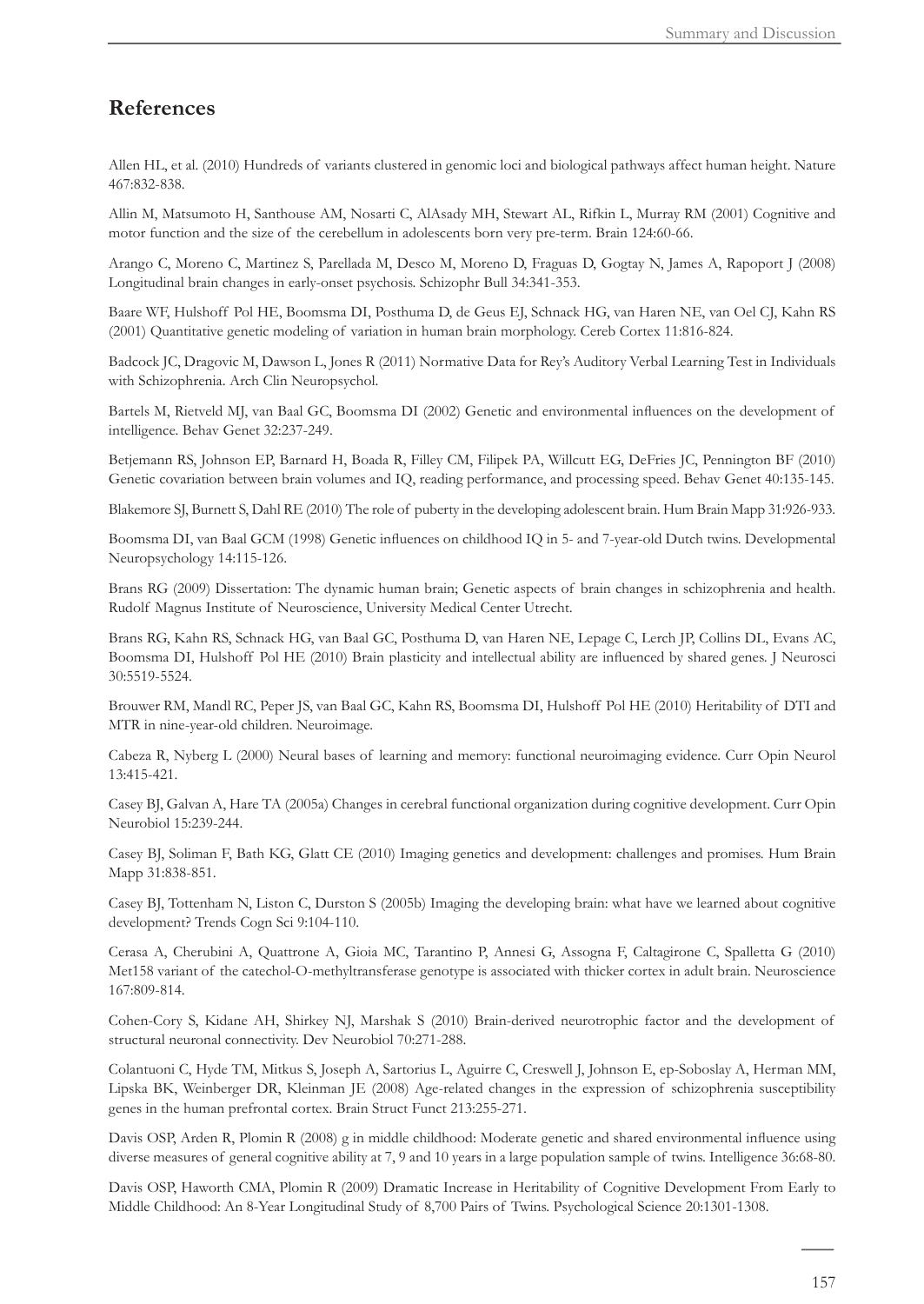de Geus EJC, Wright MJ, Martin NG, Boomsma DI (2001) Genetics of brain function and cognition. Behavior Genetics 31:489-495.

Deary IJ, Johnson W, Houlihan LM (2009) Genetic foundations of human intelligence. Human Genetics 126:215-232.

Deary IJ, Penke L, Johnson W (2010) The neuroscience of human intelligence differences. Nat Rev Neurosci 11:201-211.

DeFries JC, Plomin R, Labuda MC (1987) Genetic Stability of Cognitive-Development from Childhood to Adulthood. Developmental Psychology 23:4-12.

Demetriou A, Christou C, Spanoudis G, Platsidou M (2002) The development of mental processing: efficiency, working memory, and thinking. Monogr Soc Res Child Dev 67:i-155.

Dickerson BC, Feczko E, Augustinack JC, Pacheco J, Morris JC, Fischl B, Buckner RL (2009) Differential effects of aging and Alzheimer's disease on medial temporal lobe cortical thickness and surface area. Neurobiol Aging 30:432-440.

Dosenbach NU, Nardos B, Cohen AL, Fair DA, Power JD, Church JA, Nelson SM, Wig GS, Vogel AC, Lessov-Schlaggar CN, Barnes KA, Dubis JW, Feczko E, Coalson RS, Pruett JR, Jr., Barch DM, Petersen SE, Schlaggar BL (2010) Prediction of individual brain maturity using fMRI. Science 329:1358-1361.

Duncan CE, Webster MJ, Rothmond DA, Bahn S, Elashoff M, Shannon WC (2010) Prefrontal GABA(A) receptor alphasubunit expression in normal postnatal human development and schizophrenia. J Psychiatr Res.

Durston S, Davidson MC, Tottenham N, Galvan A, Spicer J, Fossella JA, Casey BJ (2006) A shift from diffuse to focal cortical activity with development. Dev Sci 9:1-8.

Fair DA, Cohen AL, Power JD, Dosenbach NU, Church JA, Miezin FM, Schlaggar BL, Petersen SE (2009) Functional brain networks develop from a "local to distributed" organization. PLoS Comput Biol 5:e1000381.

Flint J (1999) The genetic basis of cognition. Brain 122 ( Pt 11):2015-2032.

Forbes EE, Dahl RE (2010) Pubertal development and behavior: hormonal activation of social and motivational tendencies. Brain Cogn 72:66-72.

Fornito A, Zalesky A, Bassett DS, Meunier D, Ellison-Wright I, Yucel M, Wood SJ, Shaw K, O'Connor J, Nertney D, Mowry BJ, Pantelis C, Bullmore ET (2011) Genetic Influences on Cost-Efficient Organization of Human Cortical Functional Networks. J Neurosci 31:3261-3270.

Gathercole SE, Pickering SJ, Ambridge B, Wearing H (2004) The structure of working memory from 4 to 15 years of age. Dev Psychol 40:177-190.

Giedd JN, Blumenthal J, Jeffries NO, Castellanos FX, Liu H, Zijdenbos A, Paus T, Evans AC, Rapoport JL (1999) Brain development during childhood and adolescence: a longitudinal MRI study. Nat Neurosci 2:861-863.

Glahn DC, Winkler AM, Kochunov P, Almasy L, Duggirala R, Carless MA, Curran JC, Olvera RL, Laird AR, Smith SM, Beckmann CF, Fox PT, Blangero J (2010) Genetic control over the resting brain. Proc Natl Acad Sci U S A 107:1223-1228.

Gogtay N, Giedd J, Rapoport JL (2002) Brain development in healthy, hyperactive, and psychotic children. Archives of Neurology 59:1244-1248.

Gogtay N, Giedd JN, Lusk L, Hayashi KM, Greenstein D, Vaituzis AC, Nugent TF, Herman DH, Clasen LS, Toga AW, Rapoport JL, Thompson PM (2004) Dynamic mapping of human cortical development during childhood through early adulthood. Proc Natl Acad Sci U S A 101:8174-8179.

Gogtay N, Greenstein D, Lenane M, Clasen L, Sharp W, Gochman P, Butler P, Evans A, Rapoport J (2007) Cortical brain development in nonpsychotic siblings of patients with childhood-onset schizophrenia. Arch Gen Psychiatry 64:772- 780.

Gogtay N, Thompson PM (2010) Mapping gray matter development: implications for typical development and vulnerability to psychopathology. Brain Cogn 72:6-15.

Gur RE, Calkins ME, Gur RC, Horan WP, Nuechterlein KH, Seidman LJ, Stone WS (2007) The Consortium on the Genetics of Schizophrenia: neurocognitive endophenotypes. Schizophr Bull 33:49-68.

Hackman DA, Farah MJ (2009) Socioeconomic status and the developing brain. Trends Cogn Sci 13:65-73.

Hackman DA, Farah MJ, Meaney MJ (2010) Socioeconomic status and the brain: mechanistic insights from human and animal research. Nat Rev Neurosci 11:651-659.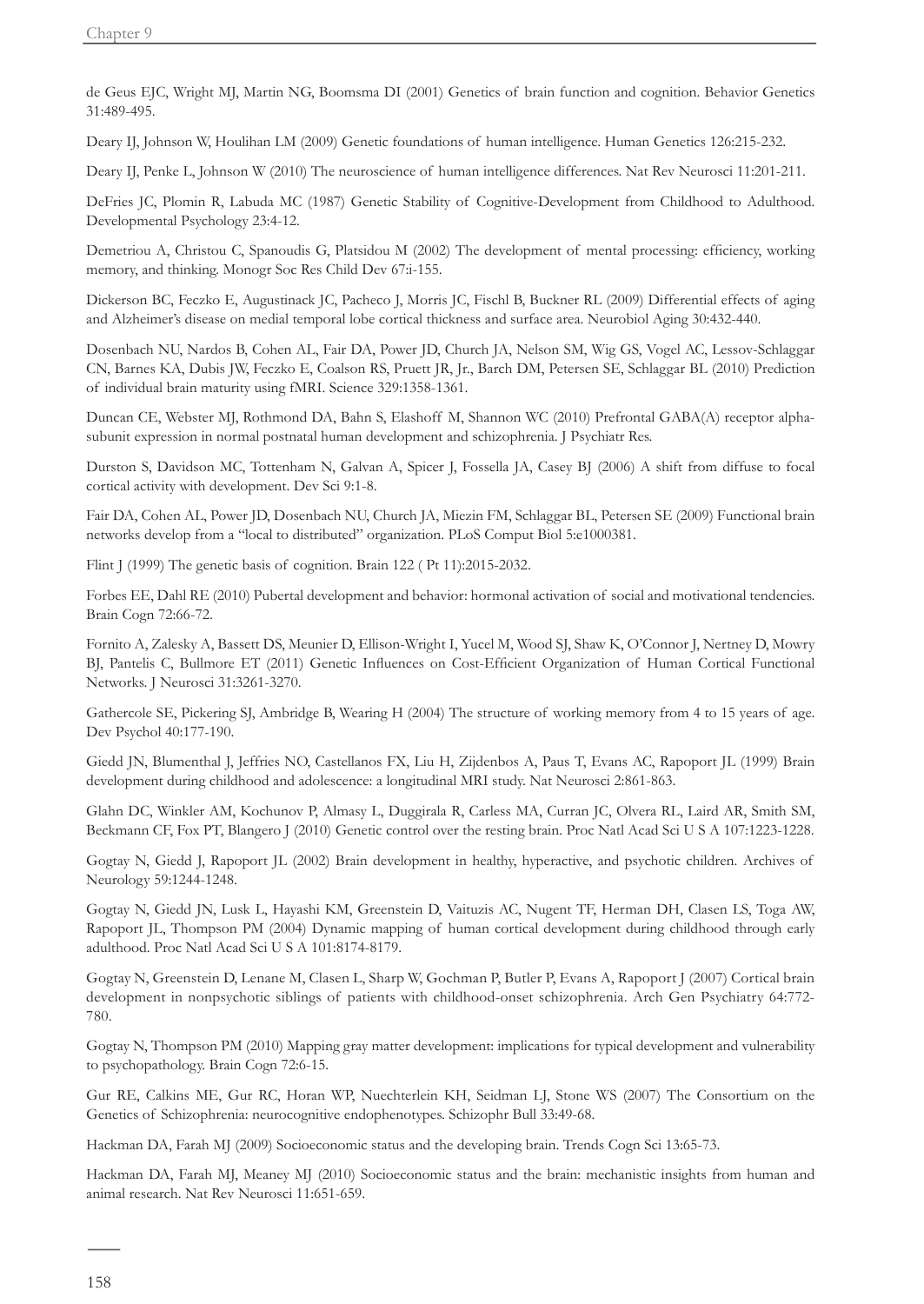Hart AR, Whitby EW, Griffiths PD, Smith MF (2008) Magnetic resonance imaging and developmental outcome following preterm birth: review of current evidence. Dev Med Child Neurol 50:655-663.

Haworth CM, et al. (2010) The heritability of general cognitive ability increases linearly from childhood to young adulthood. Mol Psychiatry 15:1112-1120.

Hodgins-Davis A, Townsend JP (2009) Evolving gene expression: from G to E to GxE. Trends Ecol Evol 24:649-658.

Hoekstra RA, Bartels M, Boomsma DI (2007) Longitudinal genetic study of verbal and nonverbal IQ from early childhood to young adulthood. Learning and Individual Differences 17:97-114.

Hulshoff Pol HE, Schnack HG, Posthuma D, Mandl RC, Baare WF, van Oel C, van Haren NE, Collins DL, Evans AC, Amunts K, Burgel U, Zilles K, De Geus E, Boomsma DI, Kahn RS (2006) Genetic contributions to human brain morphology and intelligence. J Neurosci 26:10235-10242.

Insel TR (2010) Rethinking schizophrenia. Nature 468:187-193.

Karmiloff-Smith A (2010) Neuroimaging of the developing brain: taking "developing" seriously. Hum Brain Mapp 31:934-941.

Keating D (2004) Cognitive and brain development. In: Handbook of adolescent psychology (Steinberg L, ed), New york: Wiley.

Kim WS, Wong J, Weickert CS, Webster MJ, Bahn S, Garner B (2009) Apolipoprotein-D expression is increased during development and maturation of the human prefrontal cortex. J Neurochem 109:1053-1066.

Kochunov P, Glahn DC, Fox PT, Lancaster JL, Saleem K, Shelledy W, Zilles K, Thompson PM, Coulon O, Mangin JF, Blangero J, Rogers J (2010) Genetics of primary cerebral gyrification: Heritability of length, depth and area of primary sulci in an extended pedigree of Papio baboons. Neuroimage 53:1126-1134.

Koten JW, Wood G, Hagoort P, Goebel R, Propping P, Willmes K, Boomsma DI (2009) Genetic contribution to variation in cognitive function: an FMRI study in twins. Science 323:1737-1740.

Kremen WS, Prom-Wormley E, Panizzon MS, Eyler LT, Fischl B, Neale MC, Franz CE, Lyons MJ, Pacheco J, Perry ME, Stevens A, Schmitt JE, Grant MD, Seidman LJ, Thermenos HW, Tsuang MT, Eisen SA, Dale AM, Fennema-Notestine C (2010) Genetic and environmental influences on the size of specific brain regions in midlife: the VETSA MRI study. Neuroimage 49:1213-1223.

Lenroot RK, Schmitt JE, Ordaz SJ, Wallace GL, Neale MC, Lerch JP, Kendler KS, Evans AC, Giedd JN (2009) Differences in genetic and environmental influences on the human cerebral cortex associated with development during childhood and adolescence. Hum Brain Mapp 30:163-174.

Limperopoulos C, Soul JS, Gauvreau K, Huppi PS, Warfield SK, Bassan H, Robertson RL, Volpe JJ, du Plessis AJ (2005) Late gestation cerebellar growth is rapid and impeded by premature birth. Pediatrics 115:688-695.

Lyons MJ, York TP, Franz CE, Grant MD, Eaves LJ, Jacobson KC, Schaie KW, Panizzon MS, Boake C, Xian H, Toomey R, Eisen SA, Kremen WS (2009) Genes Determine Stability and the Environment Determines Change in Cognitive Ability During 35 Years of Adulthood. Psychological Science 20:1146-1152.

Manolio TA, et al. (2009) Finding the missing heritability of complex diseases. Nature 461:747-753.

Miyajima F, Ollier W, Mayes A, Jackson A, Thacker N, Rabbitt P, Pendleton N, Horan M, Payton A (2008) Brain-derived neurotrophic factor polymorphism Val66Met influences cognitive abilities in the elderly. Genes Brain Behav 7:411-417.

Nakata K, Lipska BK, Hyde TM, Ye T, Newburn EN, Morita Y, Vakkalanka R, Barenboim M, Sei Y, Weinberger DR, Kleinman JE (2009) DISC1 splice variants are upregulated in schizophrenia and associated with risk polymorphisms. Proc Natl Acad Sci U S A 106:15873-15878.

Owens SF, Picchioni MM, Rijsdijk FV, Stahl D, Vassos E, Rodger AK, Collier DA, Murray RM, Toulopoulou T (2011) Genetic overlap between episodic memory deficits and schizophrenia: results from The Maudsley Twin Study. Psychol Med 41:521-532.

Palaniyappan L, Mallikarjun P, Joseph V, White TP, Liddle PF (2011) Folding of the Prefrontal Cortex in Schizophrenia: Regional Differences in Gyrification. Biol Psychiatry.

Panizzon MS, Fennema-Notestine C, Eyler LT, Jernigan TL, Prom-Wormley E, Neale M, Jacobson K, Lyons MJ, Grant MD, Franz CE, Xian H, Tsuang M, Fischl B, Seidman L, Dale A, Kremen WS (2009) Distinct genetic influences on cortical surface area and cortical thickness. Cereb Cortex 19:2728-2735.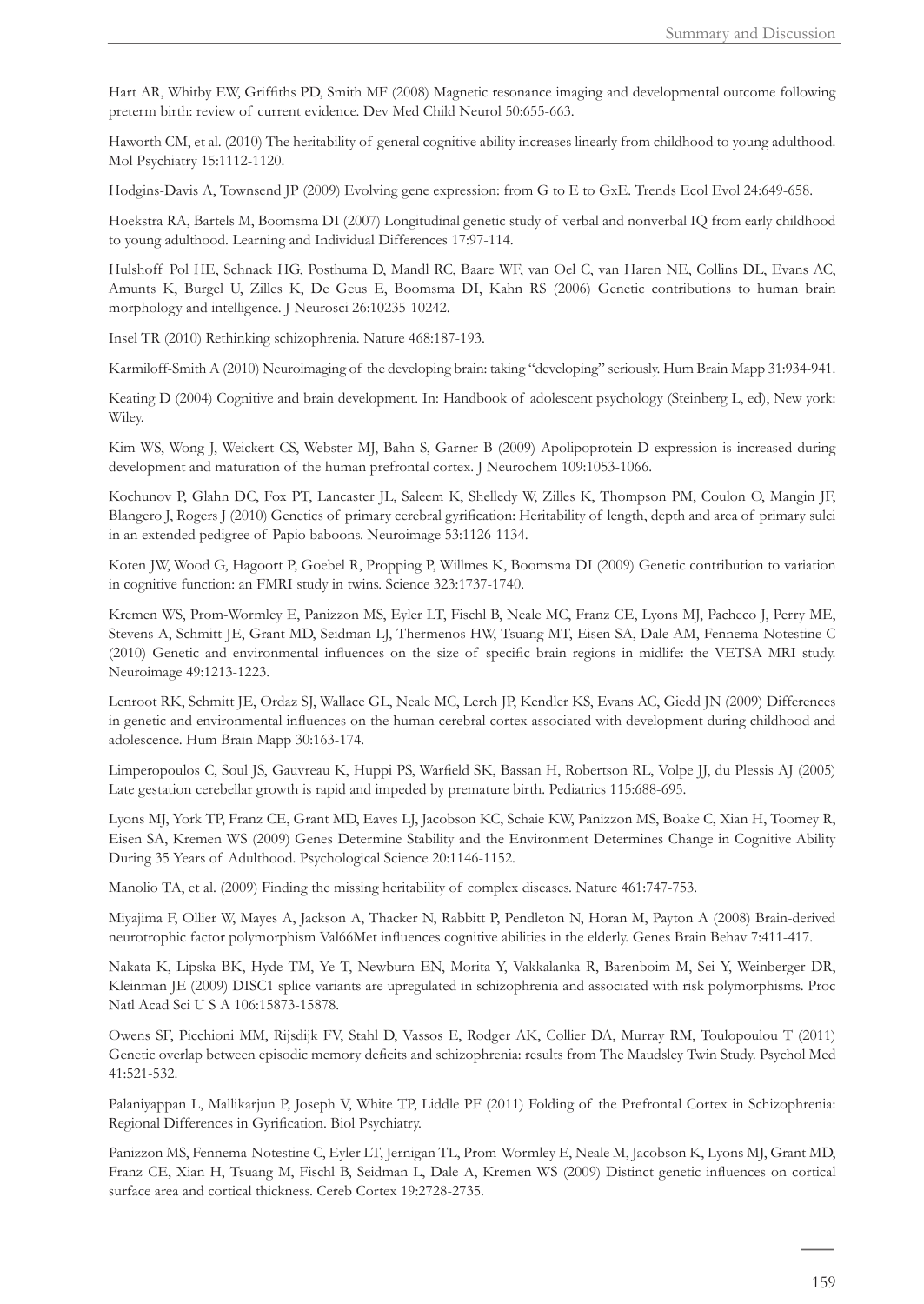Parker J, Mitchell A, Kalpakidou A, Walshe M, Jung HY, Nosarti C, Santosh P, Rifkin L, Wyatt J, Murray RM, Allin M (2008) Cerebellar growth and behavioural & neuropsychological outcome in preterm adolescents. Brain 131:1344-1351.

Peper JS, Brouwer RM, Boomsma DI, Kahn RS, Hulshoff Pol HE (2007) Genetic influences on human brain structure: a review of brain imaging studies in twins. Hum Brain Mapp 28:464-473.

Peper JS, Hulshoff Pol HE, Crone EA, Honk J (2011) Sex steroids and brain structure in pubertal boys and girls: A minireview of neuroimaging studies. Neuroscience, in Press

Peper JS, Schnack HG, Brouwer RM, van Baal GC, Pjetri E, Szekely E, van LM, van den Berg SM, Collins DL, Evans AC, Boomsma DI, Kahn RS, Hulshoff Pol HE (2009) Heritability of regional and global brain structure at the onset of puberty: a magnetic resonance imaging study in 9-year-old twin pairs. Hum Brain Mapp 30:2184-2196.

Pezawas L, Verchinski BA, Mattay VS, Callicott JH, Kolachana BS, Straub RE, Egan MF, Meyer-Lindenberg A, Weinberger DR (2004) The brain-derived neurotrophic factor val66met polymorphism and variation in human cortical morphology. J Neurosci 24:10099-10102.

Plomin R, DeFries JC, Loehlin JC (1977) Genotype-Environment Interaction and Correlation in Analysis of Human-Behavior. Psychological Bulletin 84:309-322.

Plomp E, Van EH, Durston S (2009) Understanding genes, environment and their interaction in attention-deficit hyperactivity disorder: is there a role for neuroimaging? Neuroscience 164:230-240.

Posthuma D, de Geus EJ, Neale MC, Hulshoff Pol HE, Baare WEC, Kahn RS, Boomsma D (2000) Multivariate genetic analysis of brain structure in an extended twin design. Behav Genet 30:311-319.

Power JD, Fair DA, Schlaggar BL, Petersen SE (2010) The development of human functional brain networks. Neuron 67:735-748.

Purcell S (2002) Variance components models for gene-environment interaction in twin analysis. Twin Res 5:554-571.

Raznahan A, Toro R, Daly E, Robertson D, Murphy C, Deeley Q, Bolton PF, Paus T, Murphy DG (2010) Cortical anatomy in autism spectrum disorder: an in vivo MRI study on the effect of age. Cereb Cortex 20:1332-1340.

Reichenberg A, Caspi A, Harrington H, Houts R, Keefe RS, Murray RM, Poulton R, Moffitt TE (2010) Static and dynamic cognitive deficits in childhood preceding adult schizophrenia: a 30-year study. Am J Psychiatry 167:160-169.

Reichenberg A, Harvey PD (2007) Neuropsychological impairments in schizophrenia: Integration of performance-based and brain imaging findings. Psychol Bull 133:833-858.

Rogers J, Kochunov P, Lancaster J, Shelledy W, Glahn D, Blangero J, Fox P (2007) Heritability of brain volume, surface area and shape: an MRI study in an extended pedigree of baboons. Hum Brain Mapp 28:576-583.

Rogers J, Kochunov P, Zilles K, Shelledy W, Lancaster J, Thompson P, Duggirala R, Blangero J, Fox PT, Glahn DC (2010) On the genetic architecture of cortical folding and brain volume in primates. Neuroimage 53:1103-1108.

Sakai KL (2005) Language acquisition and brain development. Science 310:815-819.

Savitz J, Solms M, Ramesar R (2006) The molecular genetics of cognition: dopamine, COMT and BDNF. Genes Brain Behav 5:311-328.

Scarr S, Mccartney K (1983) How People Make Their Own Environments - A Theory of Genotype-]Environment Effects. Child Development 54:424-435.

Schmitt JE, Lenroot RK, Wallace GL, Ordaz S, Taylor KN, Kabani N, Greenstein D, Lerch JP, Kendler KS, Neale MC, Giedd JN (2008) Identification of genetically mediated cortical networks: a multivariate study of pediatric twins and siblings. Cereb Cortex 18:1737-1747.

Shaw P, Eckstrand K, Sharp W, Blumenthal J, Lerch JP, Greenstein D, Clasen L, Evans A, Giedd J, Rapoport JL (2007a) Attention-deficit/hyperactivity disorder is characterized by a delay in cortical maturation. Proc Natl Acad Sci U S A 104:19649-19654.

Shaw P, Gogtay N, Rapoport J (2010) Childhood psychiatric disorders as anomalies in neurodevelopmental trajectories. Hum Brain Mapp 31:917-925.

Shaw P, Lerch JP, Pruessner JC, Taylor KN, Rose AB, Greenstein D, Clasen L, Evans A, Rapoport JL, Giedd JN (2007b) Cortical morphology in children and adolescents with different apolipoprotein E gene polymorphisms: an observational study. Lancet Neurol 6:494-500.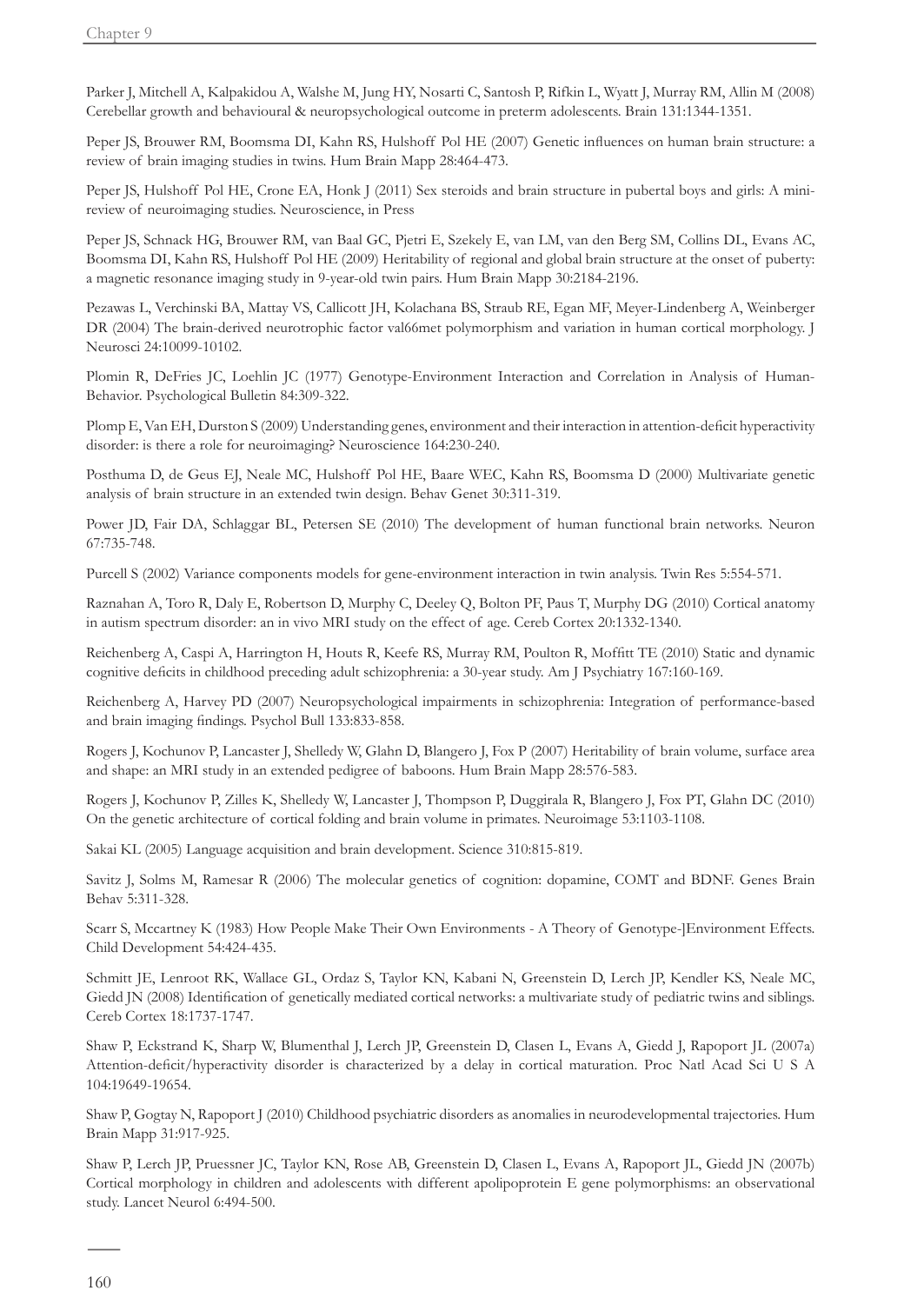Shaw P, Wallace GL, Addington A, Evans A, Rapoport J, Giedd JN (2009) Effects of the Val158Met catechol-Omethyltransferase polymorphism on cortical structure in children and adolescents. Mol Psychiatry 14:348-349.

Shen L, Kim S, Risacher SL, Nho K, Swaminathan S, West JD, Foroud T, Pankratz N, Moore JH, Sloan CD, Huentelman MJ, Craig DW, DeChairo BM, Potkin SG, Jack CR, Jr., Weiner MW, Saykin AJ (2010) Whole genome association study of brain-wide imaging phenotypes for identifying quantitative trait loci in MCI and AD: A study of the ADNI cohort. Neuroimage 53:1051-1063.

Skranes JS, Martinussen M, Smevik O, Myhr G, Indredavik M, Vik T, Brubakk AM (2005) Cerebral MRI findings in verylow-birth-weight and small-for-gestational-age children at 15 years of age. Pediatr Radiol 35:758-765.

Smit DJ, Stam CJ, Posthuma D, Boomsma DI, de Geus EJ (2008) Heritability of "small-world" networks in the brain: a graph theoretical analysis of resting-state EEG functional connectivity. Hum Brain Mapp 29:1368-1378.

Sowell ER, Trauner DA, Gamst A, Jernigan TL (2002) Development of cortical and subcortical brain structures in childhood and adolescence: a structural MRI study. Dev Med Child Neurol 44:4-16.

Speliotes EK, Willer CJ, Berndt SI, Monda KL, Thorleifsson G, Jackson AU, et al. (2010) Association analyses of 249,796 individuals reveal 18 new loci associated with body mass index. Nat Genet 42:937-948.

Stein JL, Hua X, Lee S, Ho AJ, Leow AD, Toga AW, Saykin AJ, Shen L, Foroud T, Pankratz N, Huentelman MJ, Craig DW, Gerber JD, Allen AN, Corneveaux JJ, DeChairo BM, Potkin SG, Weiner MW, Thompson P (2010) Voxelwise genome-wide association study (vGWAS). Neuroimage 53:1160-1174.

Steinberg L (2005) Cognitive and affective development in adolescence. Trends Cogn Sci 9:69-74.

Supekar K, Musen M, Menon V (2009) Development of large-scale functional brain networks in children. PLoS Biol 7:e1000157.

Supekar K, Uddin LQ, Prater K, Amin H, Greicius MD, Menon V (2010) Development of functional and structural connectivity within the default mode network in young children. Neuroimage.

Teslovich TM, Musunuru K, Smith AV, Edmondson AC, Stylianou IM, Koseki M, et al. (2010) Biological, clinical and population relevance of 95 loci for blood lipids. Nature 466:707-713.

Thapar A, Harold G, Rice F, Langley K, O'Donovan M (2007) The contribution of gene-environment interaction to psychopathology. Dev Psychopathol 19:989-1004.

Thompson BL, Levitt P (2010) Now you see it, now you don't--closing in on allostasis and developmental basis of psychiatric disorders. Neuron 65:437-439.

Thompson PM, Martin N (2010) The ENIGMA Network; Enhancing Neuro Imaging Genetics through Meta-Analysis. URL: http://enigma.loni.ucla.edu .

Thompson PM, Vidal C, Giedd JN, Gochman P, Blumenthal J, Nicolson R, Toga AW, Rapoport JL (2001) Mapping adolescent brain change reveals dynamic wave of accelerated gray matter loss in very early-onset schizophrenia. Proc Natl Acad Sci U S A 98:11650-11655.

Tiemeier H, Lenroot RK, Greenstein DK, Tran L, Pierson R, Giedd JN (2010) Cerebellum development during childhood and adolescence: a longitudinal morphometric MRI study. Neuroimage 49:63-70.

Toulopoulou T, Goldberg TE, Mesa IR, Picchioni M, Rijsdijk F, Stahl D, Cherny SS, Sham P, Faraone SV, Tsuang M, Weinberger DR, Seidman LJ, Murray RM (2010) Impaired intellect and memory: a missing link between genetic risk and schizophrenia? Arch Gen Psychiatry 67:905-913.

Toulopoulou T, Morris RG, Rabe-Hesketh S, Murray RM (2003) Selectivity of verbal memory deficit in schizophrenic patients and their relatives. Am J Med Genet B Neuropsychiatr Genet 116B:1-7.

van den Burg W, Kingma A (1999) Performance of 225 Dutch school children on Rey's Auditory Verbal Learning Test (AVLT): parallel test-retest reliabilities with an interval of 3 months and normative data. Arch Clin Neuropsychol 14:545-559.

van den Heuvel MP, Hulshoff Pol HE (2010) Exploring the brain network: a review on resting-state fMRI functional connectivity. Eur Neuropsychopharmacol 20:519-534.

van den Heuvel MP, Mandl RC, Kahn RS, Hulshoff Pol HE (2009) Functionally linked resting-state networks reflect the underlying structural connectivity architecture of the human brain. Hum Brain Mapp 30:3127-3141.

van Haren NE, Bakker SC, Kahn RS (2008) Genes and structural brain imaging in schizophrenia. Curr Opin Psychiatry 21:161-167.